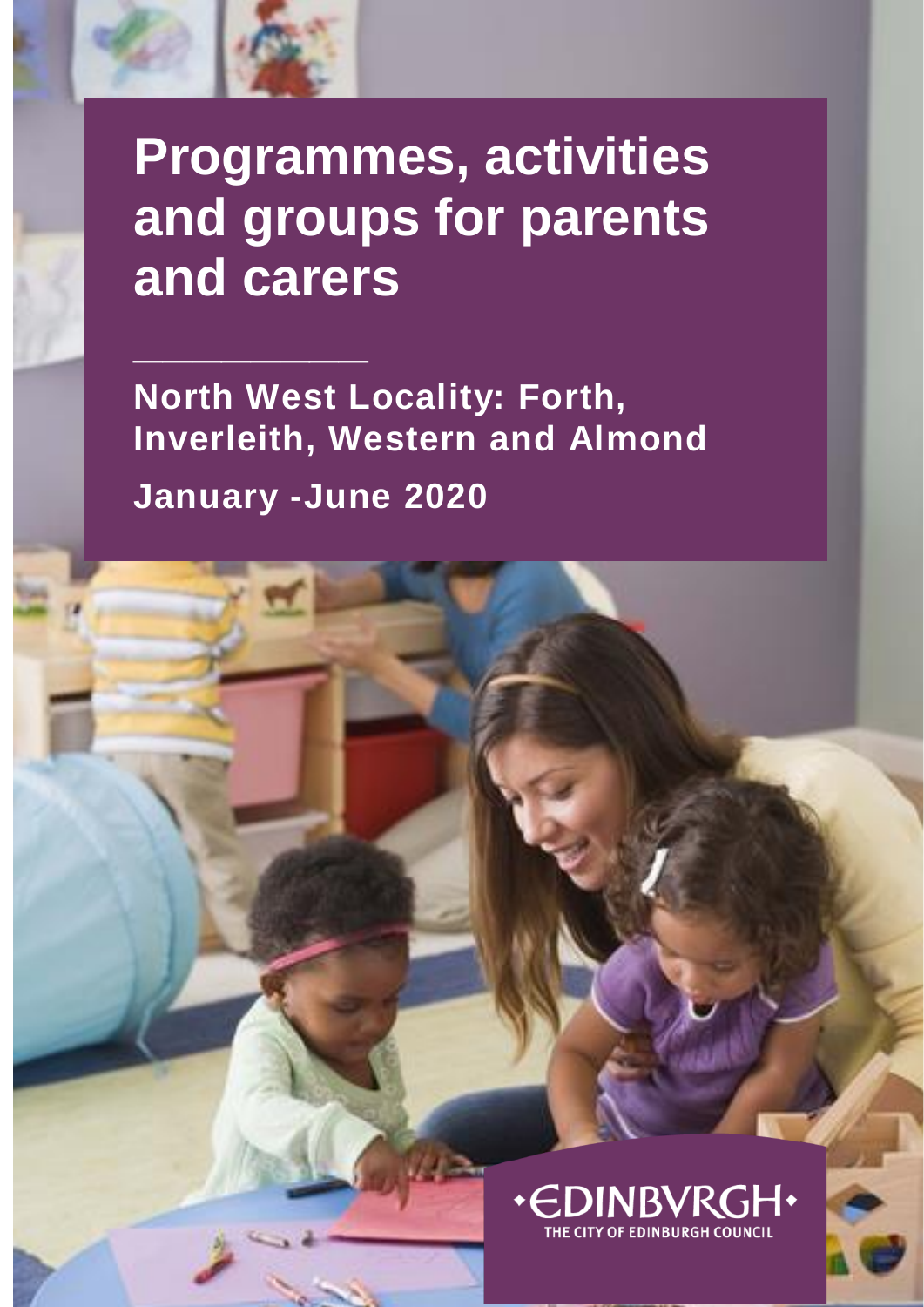# **Contents**

| Bright Start Playgroups (The City of Edinburgh Council) 3            |    |
|----------------------------------------------------------------------|----|
|                                                                      |    |
|                                                                      |    |
|                                                                      |    |
|                                                                      |    |
|                                                                      |    |
|                                                                      |    |
|                                                                      |    |
| Raising Children with Confidence/ Raising Teens with Confidence  8/9 |    |
|                                                                      |    |
|                                                                      |    |
|                                                                      |    |
|                                                                      |    |
|                                                                      |    |
|                                                                      |    |
|                                                                      |    |
| <b>Parents and carer groups</b>                                      | 23 |
|                                                                      |    |
|                                                                      |    |
|                                                                      |    |
|                                                                      |    |
|                                                                      |    |
|                                                                      |    |
|                                                                      |    |
|                                                                      |    |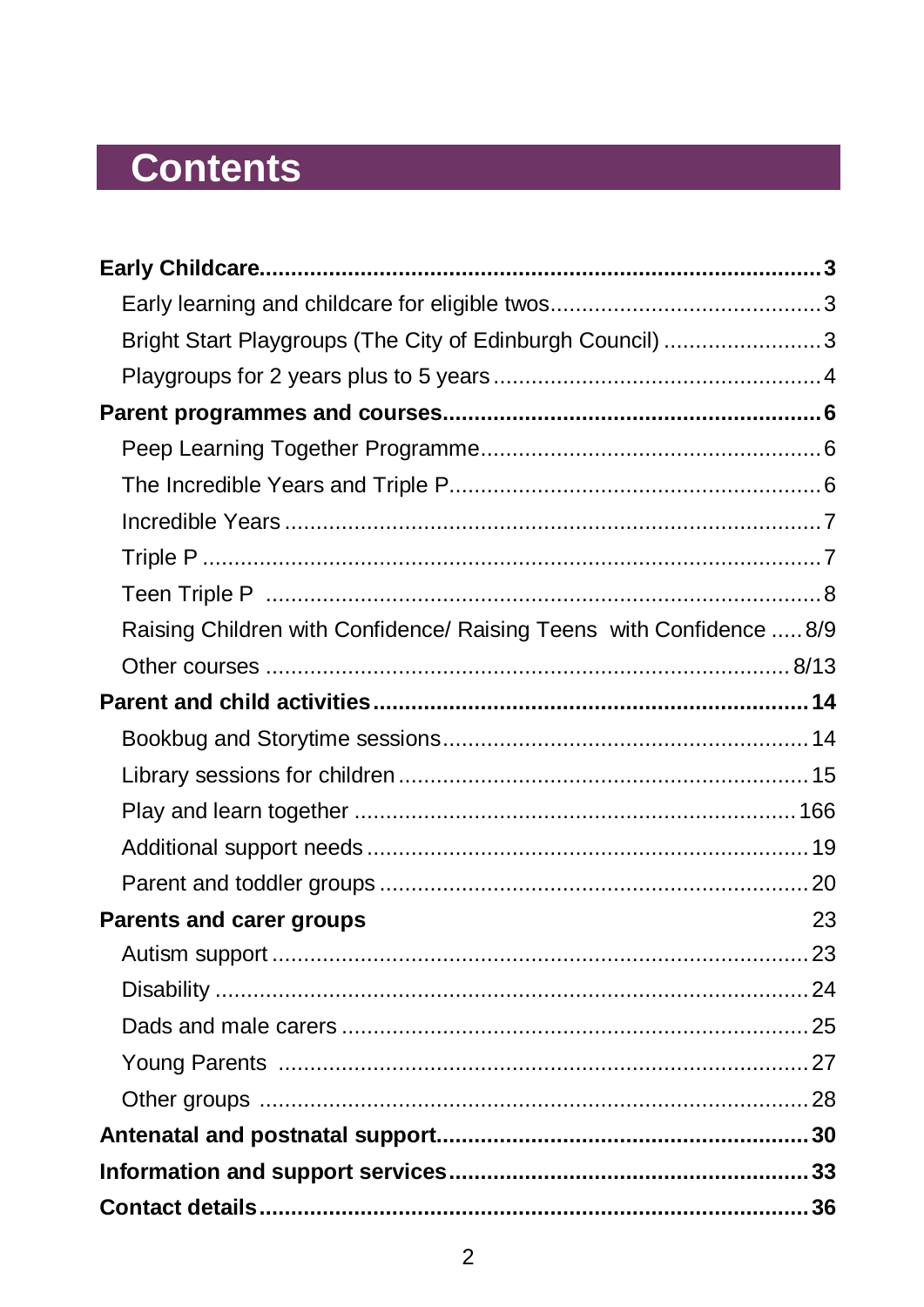# **Early Childcare**

## <span id="page-2-1"></span><span id="page-2-0"></span>**Early learning and childcare for eligible twos**

Some two-year olds can get up to 600 hours of early learning and childcare in council-run nurseries during the school year. You may qualify if you get one or more of these benefits:

- Income Support / Income-based Jobseeker's Allowance or Employment Support Allowance/ Incapacity Benefit or Severe Disablement Allowance/ State Pension
- Child Tax Credits, but not Working Tax Credit, and your income is below £16,105
- Child Tax Credits and Working Tax Credit with an annual household income of £7,320 or less
- Support under part VI of the Immigration and Asylum Act 1999
- Universal Credit where take-home pay is £610 per month or less

You may qualify if your child is:

- Looked after by a local authority
- Under a kinship care order
- Living with a parent-appointed guardian.

When your child starts their funded nursery place depends on their date of birth. Establishments offering this service are listed on the Council's website [www.edinburgh.gov.uk/eligible2s](http://www.edinburgh.gov.uk/eligible2s)

## <span id="page-2-2"></span>**Bright Start Playgroups (The City of Edinburgh Council)**

Safe and stimulating environment suited to the individual needs of children aged 0-3 years with complex additional support needs. The children will have access to multi-sensory experiences. The Bright Start playgroups run in addition to existing ASL Service support. Pre-school siblings are welcome to come along. Parents and carers and their children can access all three venues:

- **Braidburn Bright Start Playgroup**. Monday 9.35am 11.30am. Contact 312 2320
- **Oaklands Bright Start Playgroup**. Monday 9.35am 11.30am. Contact 315 8100
- **Calareidh Bright Start Playgroup** (ASL). Tuesday 9.30am 11.25am. Contact 0131 469 2830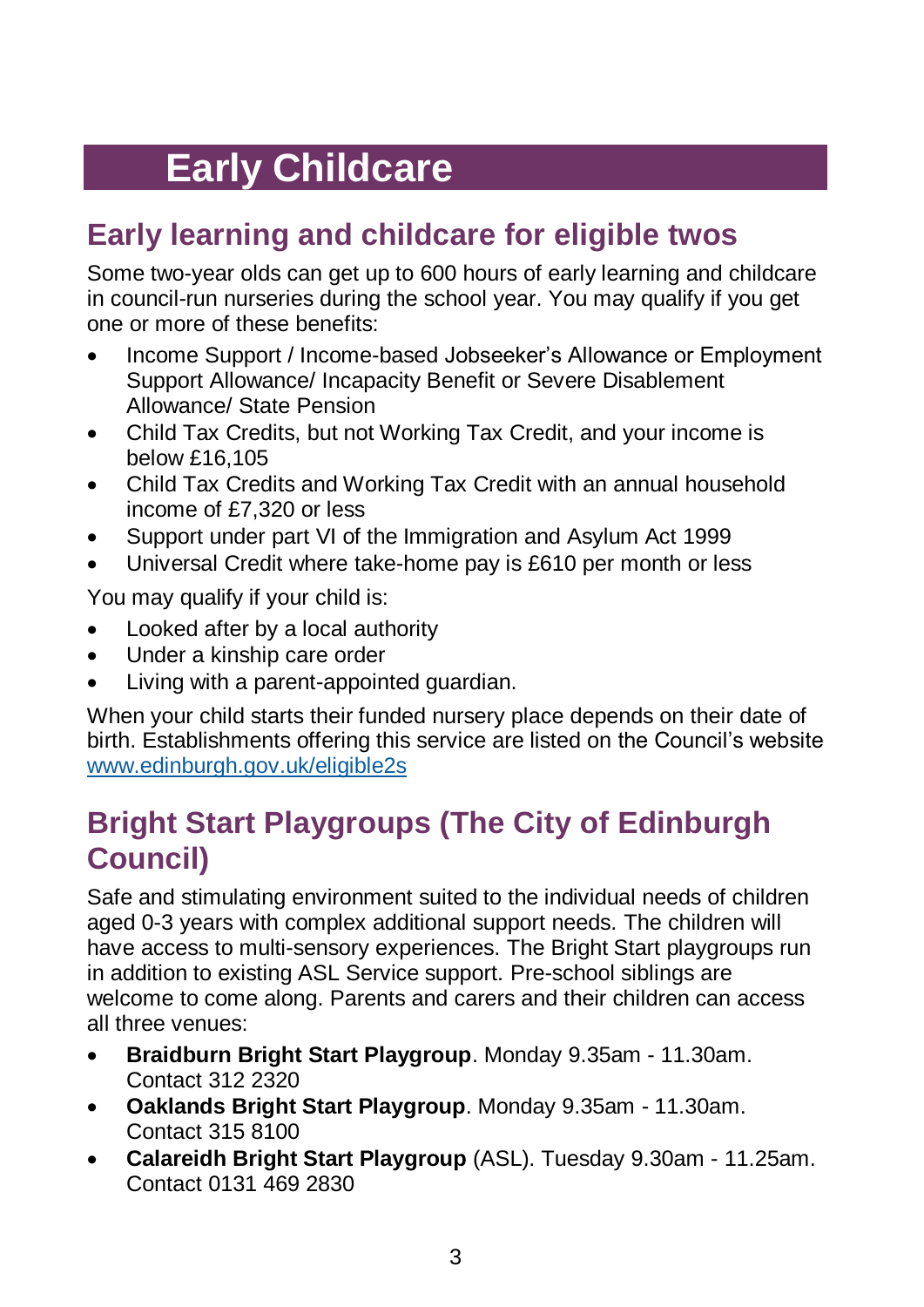## <span id="page-3-0"></span>**Playgroups for 2 years plus to 5 years**

Playgroups provide a safe and stimulating play environment for children to develop their social, learning and physical skills through a range of activities. Playgroups are registered with the Care Inspectorate and provide quality early learning and childcare. Sessions run during term time and a cost is attached, some playgroups run waiting lists or invite parents to register early. Listed alphabetically:

**Blackhall Playgroup** St Columba's Church, Columba Rd, EH4 3QU Monday - Friday 9.00am - 11.30am. Contact 07999514809 [www.blackhallplaygroup.org](http://www.blackhallplaygroup.org/)

**Corstorphine Village Playgroup** Corstorphine Old Parish Church, High St, EH12 7ST

Monday - Friday 9.15am -11.45am. Contact 0131 334 7864 [www.facebook.com/CorstorphineVillagePlaygoup](http://www.facebook.com/CorstorphineVillagePlaygoup)

**Cramond Playgroup** Cramond Kirk Halls, Cramond Glebe, EH4 6NS.

Monday- Friday 9am -12 noon. Contact 07707 207486. Email: [cramond.playgroup@gmail.com](mailto:cramond.playgroup@gmail.com) [www.facebook.com/CramondPlaygroup](http://www.facebook.com/CramondPlaygroup)

**Cròileagain Dhùn Eideann** Leith Community Centre, New Kirkgate, EH6 6AD.

Monday 9.30am -11.30am, 12.30pm -14.30pm. Wednesday 9.15am - 11.15am

**Cròileagain Dhùn Eideann** Taobh Na Pairce, Bonnington Road, EH6 5NQ

Tuesday and Friday 9.15am -11.15am

#### **Cròileagain Dhùn Eideann** Tollcross Community Centre,

Fountainbridge, EH3 9QG.

Tuesday and Friday 9.15am - 11.15am

[www.gaelicplaygroup.com](http://www.gaelicplaygroup.com/) [www.facebook.com/pages/Cròileagan-Dhùn-](http://www.facebook.com/pages/Cròileagan-Dhùn-Èideann)[Èideann.](http://www.facebook.com/pages/Cròileagan-Dhùn-Èideann) Contact [norma.martin@edinburgh.gov.uk](mailto:norma.martin@edinburgh.gov.uk)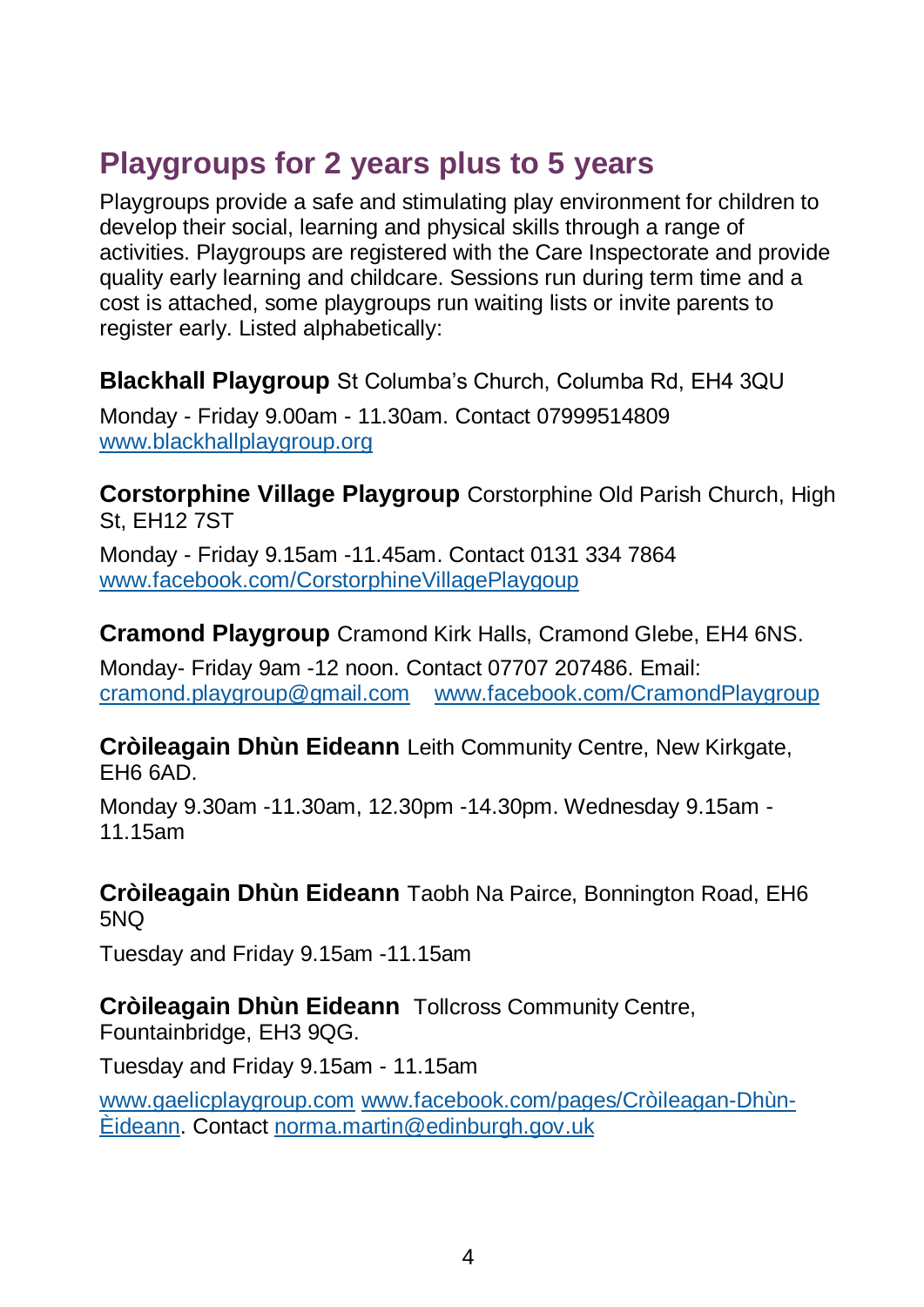**East Craigs Playgroup** East Craigs Church Centre, 3 Bughtlin Market, EH12 8XP

Monday - Friday 9.15am -11.15 am Term time only. Contact 07377 388327 Email: [playgroupeastcraigs@gmail.com](mailto:playgroupeastcraigs@gmail.com)

**Little Flyers Playgroup** Kirkliston Sports Centre, Kirklands Park St, EH29 9EY

Wednesday and Thursday 9.15am -11.45am. Contact 07749 234098 [www.littleflyersnursery.com](http://www.littleflyersnursery.com/)

**Gylemuir Community Playgroup** Gylemuir Community Centre, 10 Wester Broom Pl, EH12 7RT

Contact Monday – Friday 9.00am – 11.45am Contact Susan or Elaine on 07704 140071

**The Prentice Centre Playgroup** 1 Granton Mains Avenue, EH4 4GA.

Monday- Friday 9.15am -11.30am and 12pm - 2.15pm. Contact 552 0485 Email [prenticecentre@hotmail.com](mailto:prenticecentre@hotmail.com) [www.prenticecentre.org](http://www.prenticecentre.org/)

**Tom Thumb Nursery Playgroup** Vennel Hall, Smithsland, South Queensferry EH30 9HU

Monday – Friday afternoon places. Contact Debbie Urquhart on 0131 331 4273 or 0771 3154144. Email: [debbieurquhart@talktalk.net](mailto:debbieurquhart@talktalk.net)

**Reindeer Playgroup** Holy Cross Church Hall, Davidsons Mains, EH4 4BS Tuesday - Friday 9.15am -11.45am. Contact 07906 518747

Email: [reindeerplaygroup@yahoo.co.uk](mailto:reindeerplaygroup@yahoo.co.uk)

**Rosebery Hall Playgroup**, South Queensferry, EH30 9LL

Monday - Wednesday 9.30am – 12pm. All enquiries online [www.roseberyplaygroup.co.uk](http://www.roseberyplaygroup.co.uk/) [www.facebook.com/roseberryplaygroup](http://www.facebook.com/roseberryplaygroup)

### **Scottish Family Information Service**

Information on Playgroups, childcare providers and childminders [www.scottishfamilies.gov.uk](http://www.scottishfamilies.gov.uk/)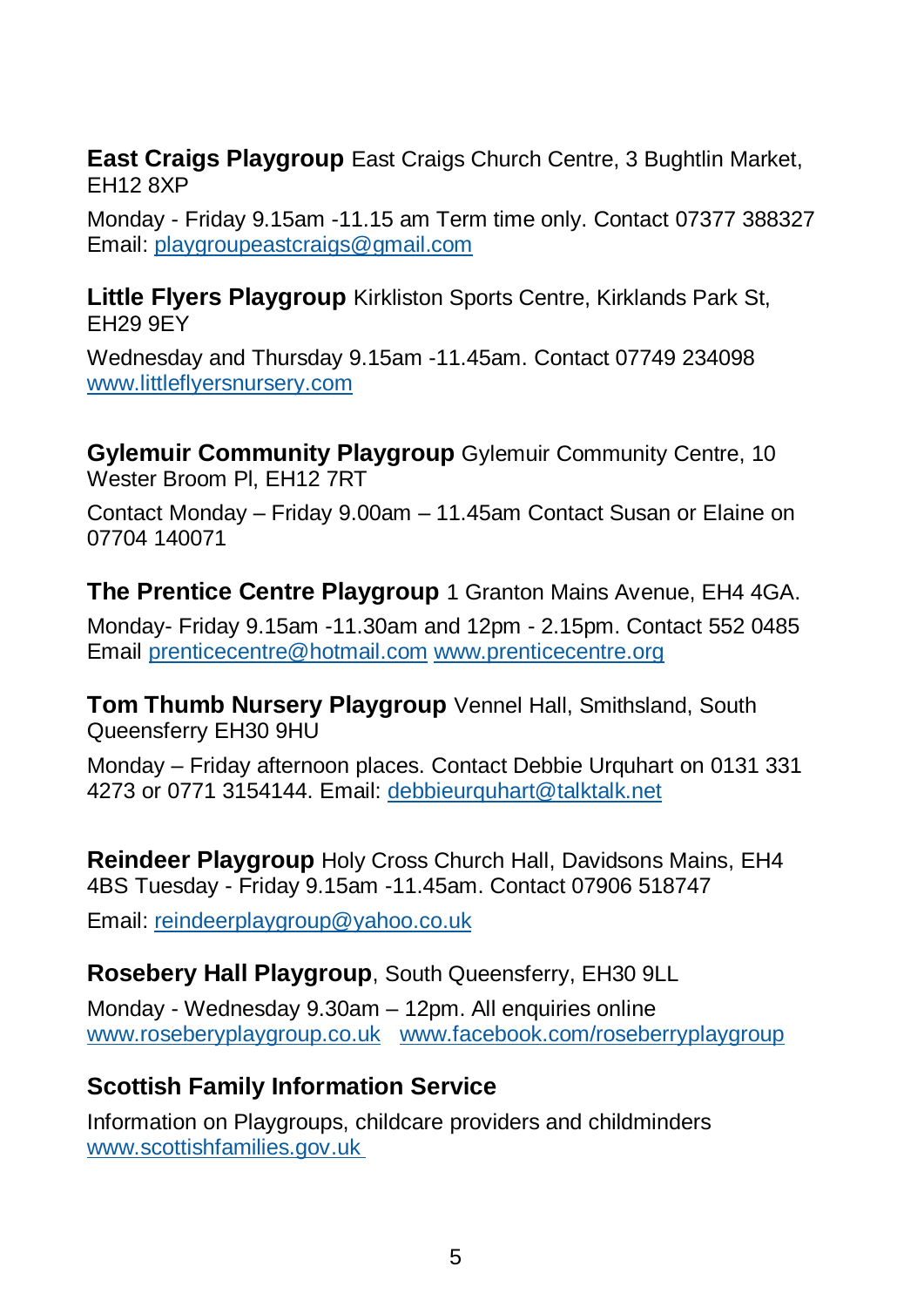# <span id="page-5-0"></span>**Parent programmes and courses**

## <span id="page-5-1"></span>**Peep Learning Together Programme**

supporting parents and children to learn together

Universal parenting programme for parents and carers of 0-5 year olds.

Peep Learning Together programme

supports parents and carers in encouraging their child's learning and development by making the most of everyday learning opportunities ie listening, talking, playing, singing, sharing books and stories together. Sessions are delivered in development stages for babies, toddlers and preschoolers. Topics relate to five learning strands – communication and language, early literacy and numeracy, health and physical development, and personal and social emotional development. Each session lasts one hour and offers parents and carers a chance to share ideas and activities and meet other parents. Peep sessions are delivered in some early years centres, school nurseries and community settings during term time. Please ask at your local early years centre or school nursery.

For details of Peep Learning Together sessions across Edinburgh contact Sue Cameron, Lifelong Learning Development Officer on 07845 015979 email [sue.cameron@edinburgh.gov.uk](mailto:sue.cameron@edinburgh.gov.uk) [www.joinedinburgh.org](http://www.joinedinburgh.org/)

## <span id="page-5-2"></span>**The Incredible Years and Triple P**

These are two positive parenting programmes offered by the Psychology of Parenting Project to parents and carers of 3-6

year olds.

The courses offer help to adults to strengthen their relationship with their child and encourage positive behaviour. During the course you will look at effective techniques for dealing with common childhood behaviour problems.



Participants explore strategies to manage behaviours such as aggressiveness, tantrums, shouting, answering back and refusing to follow rules. Specially trained group leaders work with parents and carers on their goals for themselves and their family.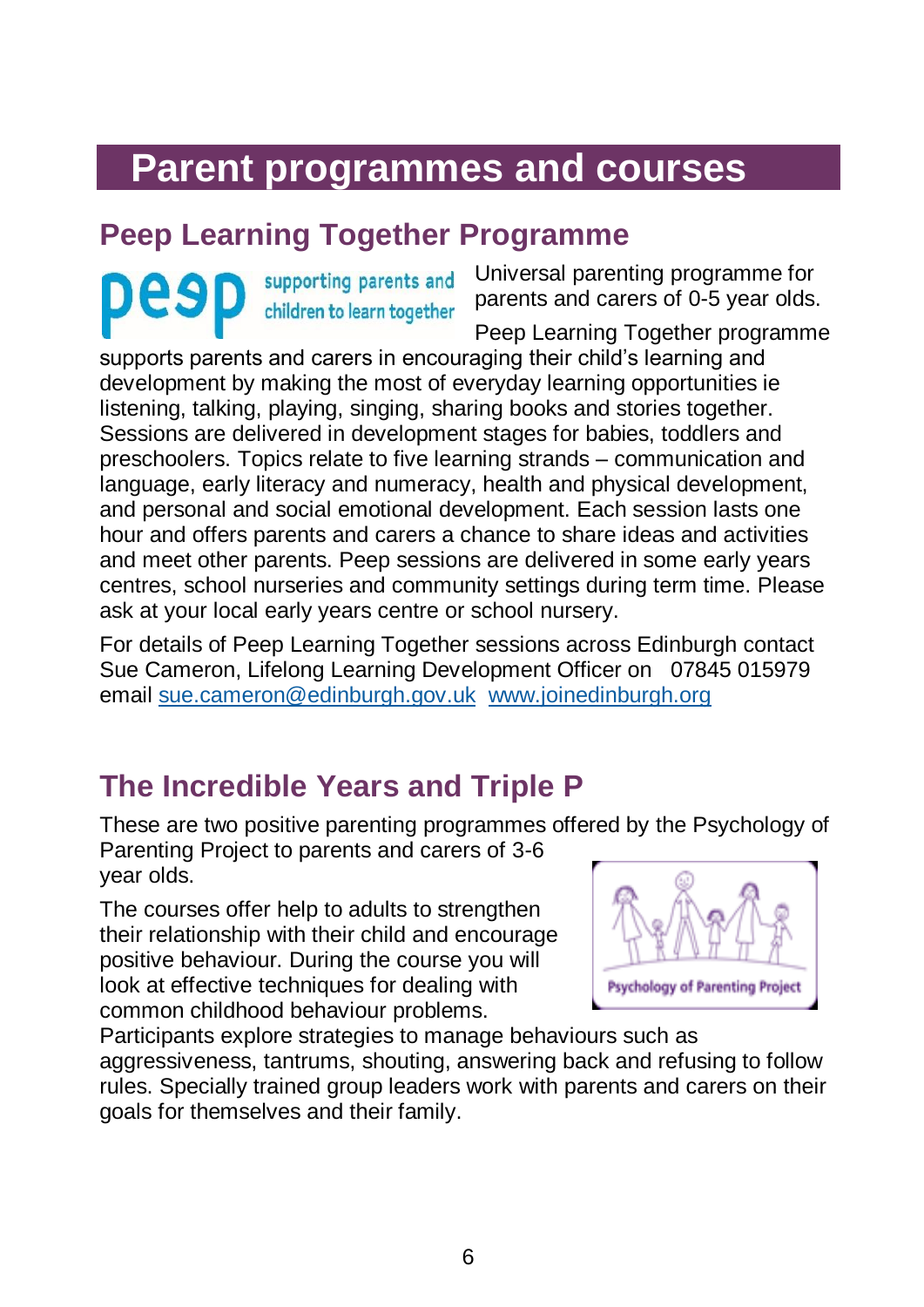### <span id="page-6-0"></span>**Incredible Years**

Groups of up to 12 parents and carers meet weekly for 14 sessions, each lasting 2 hours.

Niddrie Mill Primary School EH16 4PY Parenting Pyramid Starts Tuesday 10/01/2020 9.30am - 11.30am Himmidsen. St **Joseph's RC Primary School** EH11 3RQ Starts Tuesday 18/02/2020. 9.15am - 11.15am Goodtrees Neighbourhood Centre EH17 7LB Starts Friday 20/02/2020 9.30am - 11.30am Apply online [www.edinburgh.gov.uk/parenting3to6](http://www.edinburgh.gov.uk/parenting3to6) or Email [supportingparentsandcarers@edinburgh.gov.uk.](mailto:supportingparentsandcarers@edinburgh.gov.uk) For more information, contact 07795 127954 between 10.00am and 3.00pm Monday to Friday.

## **Triple P for parents/carers of 3-6 year olds**

The course lasts for 9 weeks. There are five x two-hour sessions working as a group and three weeks where participants work individually at home with telephone support from the group leaders.

#### **Dr Bells Family Centre** EH6 5JA

Starts Tuesday 14/01/2020. 9.30am - 11.30am

Venue to be confirmed, Forth area Starts Spring 2020

### **Triple P for parents/carers of 6-10yrs**

This 9-week course follows the same format as our 3-6 year old behaviour is for parents and carers of 6-10 year olds across the city.

**Royal Mile Primary School** EH8 8BZ Starts Spring 2020 tbc

Apply online [www.edinburgh.gov.uk/parenting3to6.](http://www.edinburgh.gov.uk/parenting3to6) For more information, contact Helen Purves on 0131 458 5095 or email [supportingparentsandcarers@edinburgh.gov.uk](mailto:supportingparentsandcarers@edinburgh.gov.uk)

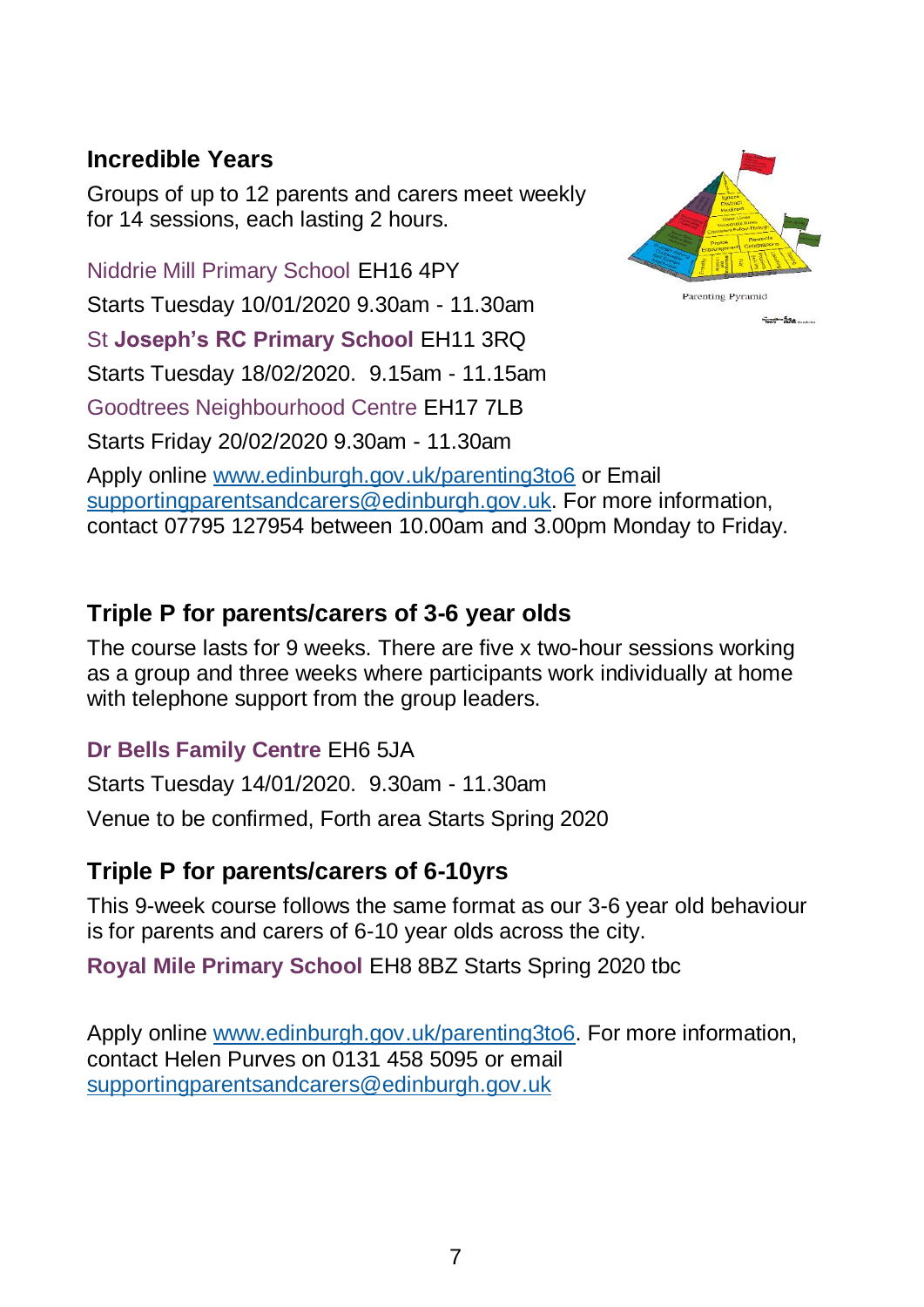## **Teen Triple P for parents/carers of 11-16 years**

This is a practical parenting programme which can help parents/carers cope positively with some of the common issues associated with raising a

teenager. The group and individual sessions give parents an opportunity to explore ways they can build a stronger relationship with their teenager, resolve conflict, manage problem behaviours and help their teen stay safe.



Programmes run throughout Edinburgh, find details of local groups at [www.joininedinburgh.org/parenting-programmes/teen-triple-p/](http://www.joininedinburgh.org/parenting-programmes/teen-triple-p/)

**Goodtrees Community Centre** Mordenuvale Place, EH17 7LB.

Starts Tuesday 20/01/2020 1.00pm -3.00pm **Barnardos** Oxgangs Road North, EH14 1ED Starts Friday 31/01/2020 9.30am -11.30am **Southside Community Centre**, 117 Nicholson Street, EH8 9ER. Starts Thursday 30th April 6.00pm – 8.00pm

For more information or to request a place email [supportingparentsandcarers@edinburgh.gov.uk](mailto:supportingparentsandcarers@edinburgh.gov.uk) or contact Jillian Hart 07860 736129. [www.edinburgh.gov.uk//teentriplep](http://www.edinburgh.gov.uk/teentriplep)

## **Raising Children with Confidence**

This is a seven-week course which aims to give all parents/carers the chance to explore emotional health and wellbeing and consider how they can best promote it in themselves and their children. Drawing on the latest research it helps explain why parents' actions make a difference to their children's emotional wellbeing and future



positive mental health. This programme is suitable for parents/carers of children aged 0-11yrs. [www.growingconfidence.org](http://www.growingconfidence.org/) .

Courses are held all year round throughout the city in primary schools and community venues.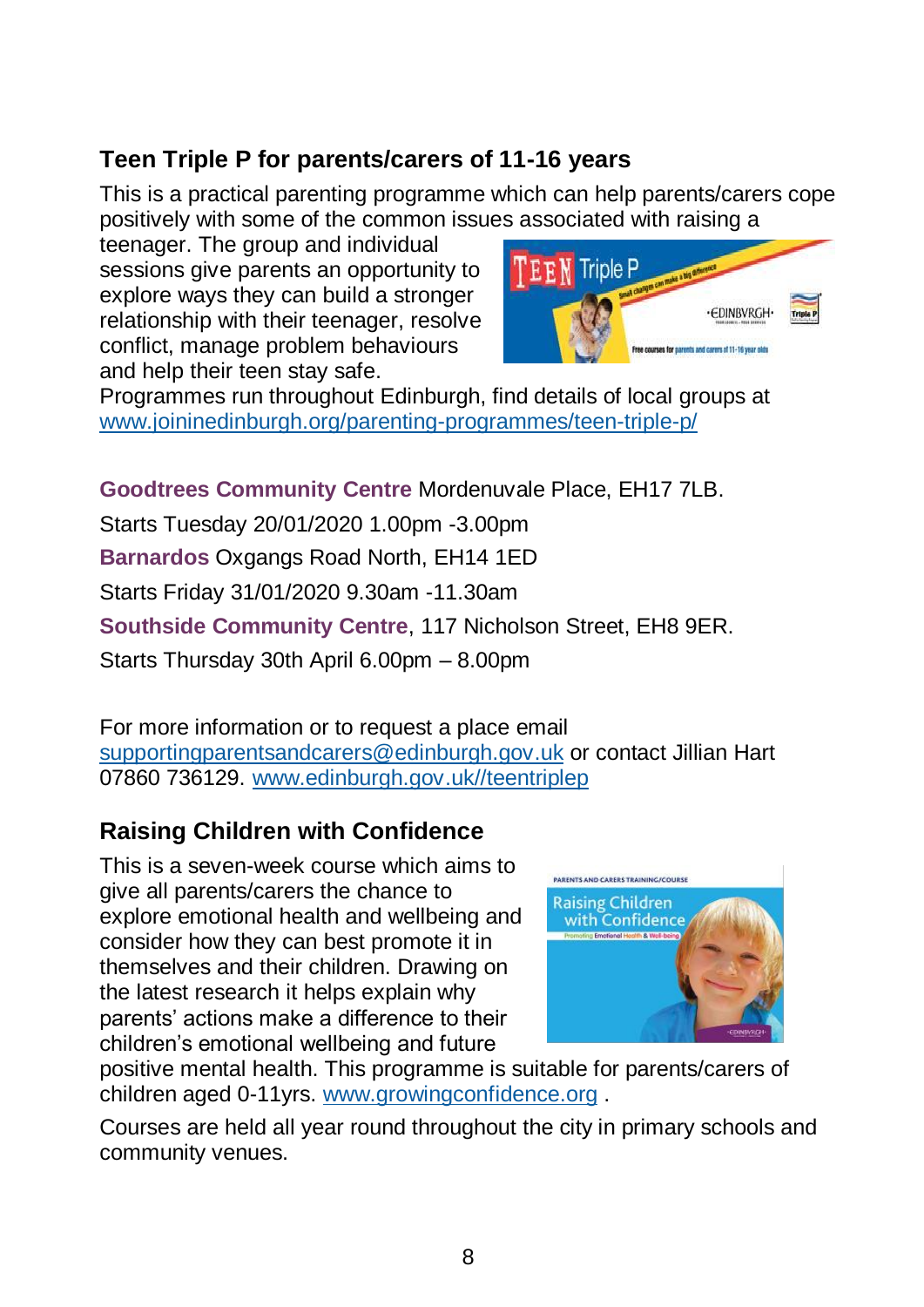#### **Royston Wardieburn Community Centre** Pilton Drive Nth, EH5 1NF

Starts Wednesday 19<sup>th</sup> February 9.15am- 11.15am. Contact Melinda Peto 0131 552 5700

**Circle Haven** Craigroyston Primary School, EH4 4PX

Starts Thursday 20<sup>th</sup> February 9.15am - 11.15am. Contact Julie Calder 0131 332 9269

**Craigroyston Primary School,** Muirhouse Place, EH4 4PX

Starts Thursday 20<sup>th</sup> Feb 12.30pm – 2.30pm Contact Katy Pudney 07845 015980

[www.joininedinburgh.org/parenting-programmes](http://www.joininedinburgh.org/parenting-programmes) Contact [admin@growingconfidence.org](mailto:admin@growingconfidence.org)

### **Raising Teens with Confidence**

This six-week course is for parents and carers of teens. It explores how adults can support their teenage children to navigate increasing independence; develop confidence, security and resilience; and promote and benefit from emotional wellbeing. The latest research around what helps support emotional wellbeing throughout life is used. This includes adolescent



brain development, risk taking behaviour, importance of communication and the effects of stress. This provides an opportunity to explore with other parents how the teenage years can be a time for the whole family to 'thrive rather than just survive' (Siegel 2014)! Courses run in some Edinburgh Secondary schools and are listed on [www.joininedinburgh.org](http://www.joininedinburgh.org/) Email [admin@growingconfidence.org](mailto:admin@growingconfidence.org)

## <span id="page-8-0"></span>**Other courses** alphabetically

### **Anxiety Management Course**

Do you experience mild anxiety? Are you keen to learn tools that can help?

#### **Number 7 Raeburn Place, EH4 1HU**

Starting Tuesday 4<sup>th</sup> February 6.00pm -8.00pm 7 sessions for adults living in Stockbridge. If you are interested contact Anna Chmiel [anna.chmiel@health-in-mind.org.uk](mailto:anna.chmiel@health-in-mind.org.uk)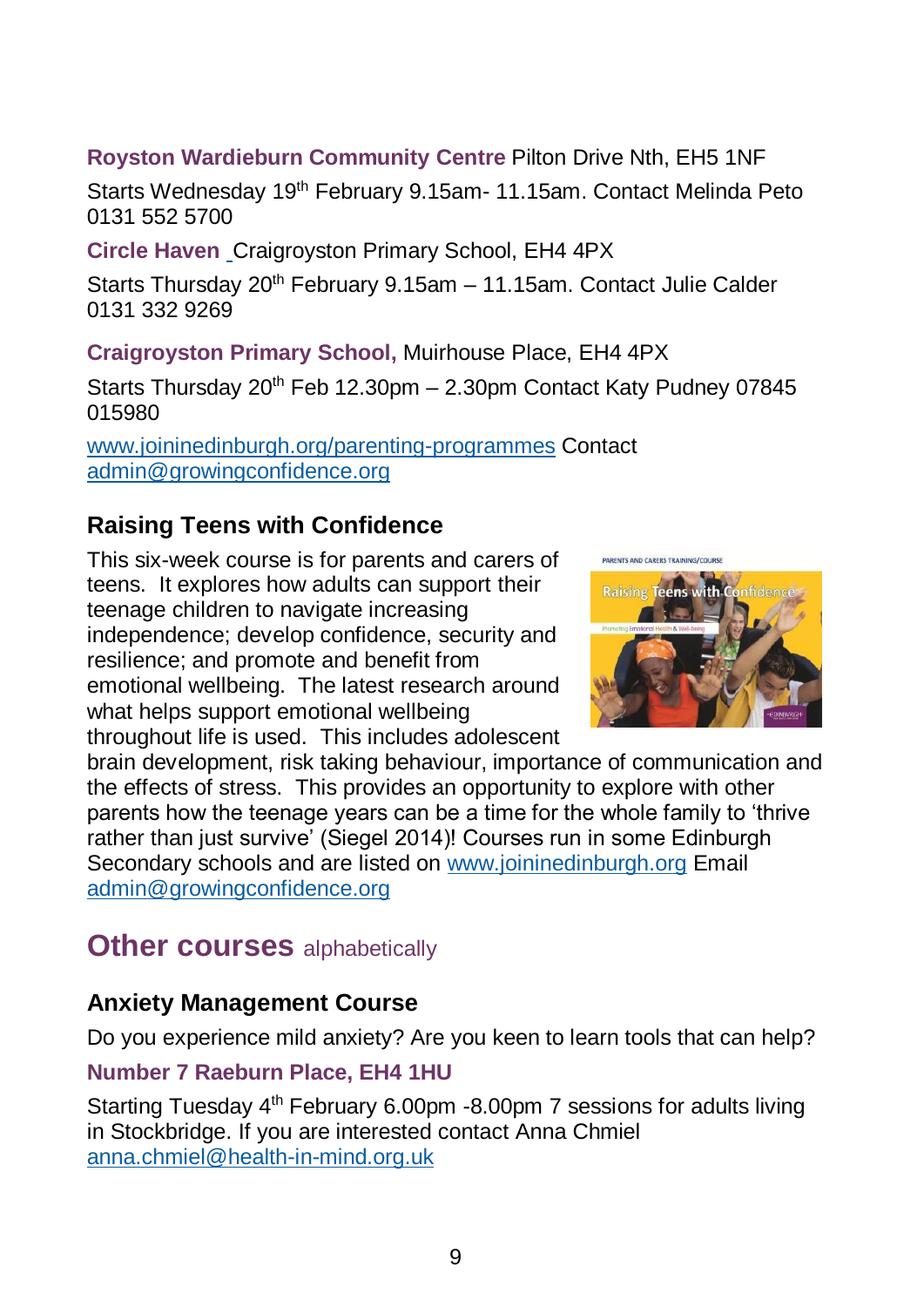**South Queensferry** venue and dates to be confirmed 7 sessions for adults living in South Queensferry

For further information and to book your place contact Zoe Reid [zoe.reid@health-in-mind.org.uk.](mailto:zoe.reid@health-in-mind.org.uk) Contact Health in Mind on 0131 225 85087 sessions for adults living in Stockbridge

#### **Edinburgh& Lothians Regional Equality Council,** Forth St EH1 3LH

Starting Tuesday 18<sup>th</sup> February 12.30pm -2.30pm 6 sessions. If you are interested contact Rahila Khalid on 0131 -225-8508 Email: [rahila.khalid@health-in-mind.org.uk](mailto:rahila.khalid@health-in-mind.org.uk) or Mita Rostami 0131 556 0441 Email: [Mrostami@elrec.org.uk](mailto:Mrostami@elrec.org.uk)

#### **Basic Cooking at PCHP**

**Pilton Community Health Centre** 73 Boswall Parkway, EH5 2PW

Wednesday 11.30am -2.30pm 6-week flexible course, adapted to your needs. Learn basic cooking skills or develop the skills you already have. Find out more about healthier eating, learn more about how what you eat can affect your body and mind. Eat well on a budget, using easy to make recipes. Meet other local people and share cooking tips. For more information or to register call 0131 551 1671 or email [joejones@pchp.org.uk](mailto:joejones@pchp.org.uk) o[r memesmolina@pchp.org.uk](mailto:memesmolina@pchp.org.uk)

#### **Confidence Building: For Women**

**Pilton Community Health Project**, 73 Boswall Parkway EH5 2PW. Next block planned May 2020 – please get in touch for dates and times. Free 8 week course for women with children aged 0-5, to build confidence. Free crèche available. For more information contact Hazel on 551 1671/ 07541906513 or emai[l hazelloeb@pchp.org.uk](mailto:hazelloeb@pchp.org.uk)

We welcome women living locally (in Pilton, Muirhouse, Drylaw, Granton and Royston Wardieburn).

CEDAR Children Experiencing Domestic Abuse Recovery

CEDAR is a 12-week therapeutic groupwork programme for mothers and children in recovery from domestic abuse. Groups create a safe place to help mothers support their children in their recovery, find the best strategies to deal with their experiences and rebuild their lives. The groups provide an opportunity to share experiences, promote safety and help understand feelings with an emphasis on providing fun and creative activities. [www.cedarnetwork.org.uk](http://www.cedarnetwork.org.uk/) For more information or to make a referral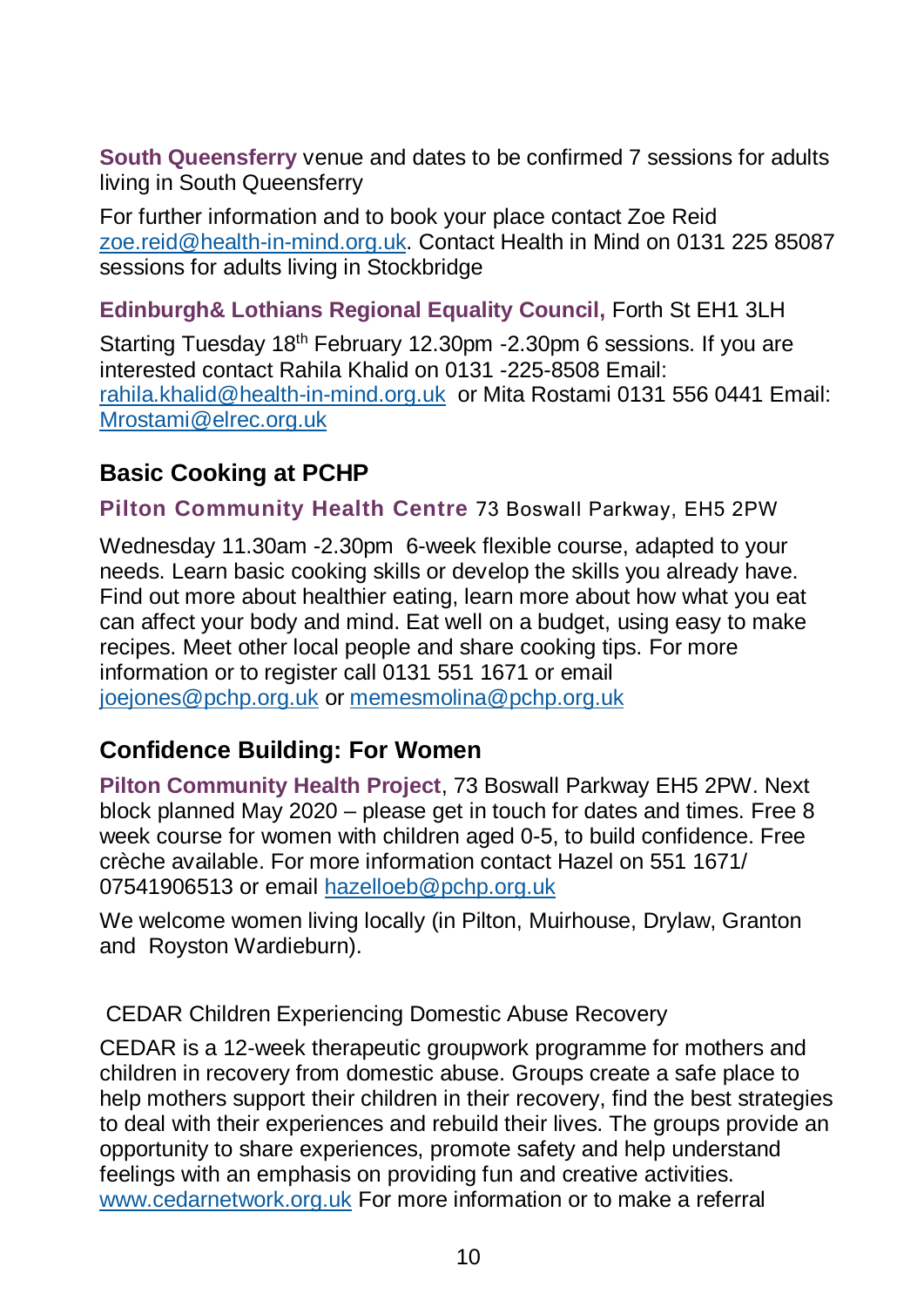contact 0131 315 8116 or email [cedar@edinwomensaid.co.uk](mailto:cedar@edinwomensaid.co.uk) (Women's Aid Children and Young People Service

### **Everyday Reading, Writing and IT for Adults**

Build your confidence and skill in a small friendly group and get a communication qualification. Tips on spelling and writing, understanding mail, form filling, IT skills and Dyslexia support.

**Royston Wardieburn Community Centre** Pilton Drive North, EH5 1NF. Mondays 13th January - 23rd March 10.00am -12.00pm**.** 

Have a chat with Lorrane on 0131 552 5700 or Email: [lorrane.borwick@ea.edin.sch.uk](mailto:lorrane.borwick@ea.edin.sch.uk)

**West Pilton Neighbourhood Centre** West Pilton Grove, EH4 4BE.

Tuesdays 14<sup>th</sup> January - 24<sup>th</sup> March 1.00pm - 3.00pm.

Have a chat with Melinda on 0131 552 5700 or Email: [melinda.peto@ea.edin.sch.uk](mailto:melinda.peto@ea.edin.sch.uk)

## **English Speakers of Other languages (ESOL classes)**

**West Pilton Neighbourhood Centre** W Pilton Grove EH4 4BE

- Intermediate level Tuesday 9.30am -11.30am
- Elementary level Friday 09.30am 11.30am

#### **Royston Wardieburn Community Ctr**, Pilton Drive Nth, EH5 1NF

- Beginners level Wednesday 9.00am 11.30am
- Elementary level Saturday 10.00am 12.00pm.
- Beginners level Saturday 12.00pm 2.00pm.

For more information about any of the classes or help choosing the correct class, contact 0131 552 5700 and ask to speak to Melinda Peto.

#### **St David's RC Primary School**

- Beginners/ Elementary Thursday 1pm -3pm creche available and
- Intermediate level Thursday 1.00pm -3.00pm

For more information about the St David's PS classes or help choosing the correct class, contact 0131 552 5700 and ask to speak to Katy Pudney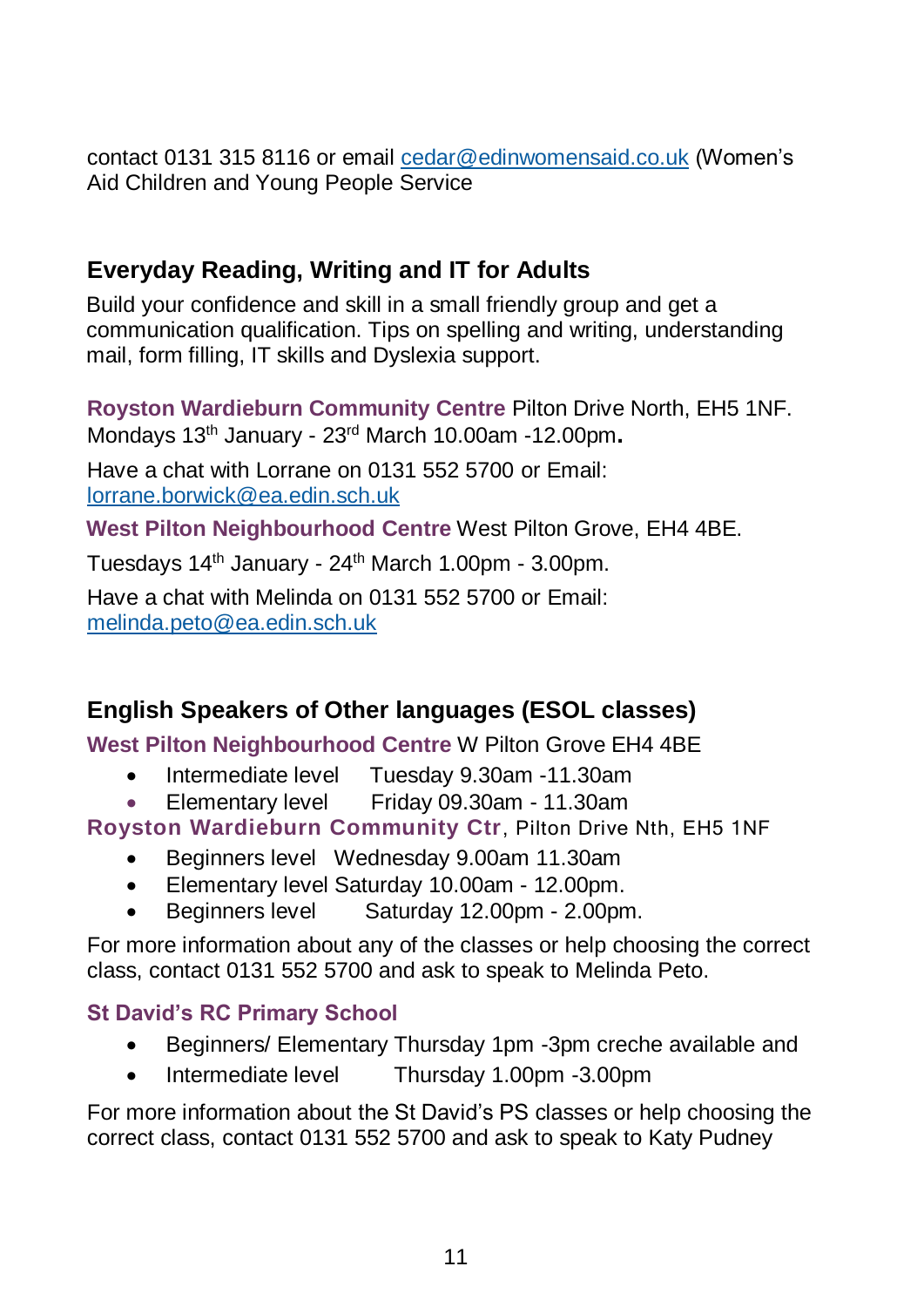## **Get Going**

Get Going is a family healthy lifestyle programme run by NHS Lothian to help support parents and carers to encourage their child to be active, eat well and work towards a healthy weight. The 8-week programme is delivered in community venues and leisure facilities by Healthy Lifestyle coaches with the emphasis on fun and feeling good. For children aged 5- 17years who may be overweight and their parents and carers. For more information go to [www.nhslothian.scot.nhs.uk/getgoing](http://www.nhslothian.scot.nhs.uk/getgoing/) Tel 0131 537 9209 or email: [get.going@nhslothian.scot.nhs.uk](mailto:get.going@nhslothian.scot.nhs.uk)

#### **Parent and Carer Support and Information Session on Young People's Emotional Wellbeing and Mental Health Issues**

These informal evening information and support sessions are for parents and carers who wish more information or are concerned about their pre-teen or teenager's emotional wellbeing or mental health. The sessions are planned and delivered with the support of CAMHS and other relevant organisations, and each monthly session has a different topic focus such as anxiety, managing stress, depression and low



mood, self-harm, etc. The sessions also give parents and carers an opportunity to meet other parents and supportive professionals in a safe, relaxed environment. Parents and carers of 11-18 year olds from in and around Edinburgh are welcome to attend any of the sessions. For more information on future sessions please contact Jillian Hart, Lifelong Learning Development Officer, Parent and Carer Support on 07860 736129 or email [jillian.hart@edinburgh.gov.uk](mailto:jillian.hart@edinburgh.gov.uk)

### **Parenting Apart**

A Parenting Apart Information Session is an opportunity for you to learn how you and your children can move forward positively following a separation or divorce. You will gain insight into what you and your family are going through and how to handle the transition to living apart in a way that's best for everyone. Sessions generally last for three hours and are for groups of mums and dads, and they may also be available on a one to one basis in some areas. You and your child's other parent would go to different sessions. [www.familymediationlothian.co.uk](http://www.familymediationlothian.co.uk/) For more information, contact 0131 226 4507 or email [info@familymediationlothian.org](mailto:info@familymediationlothian.orgg)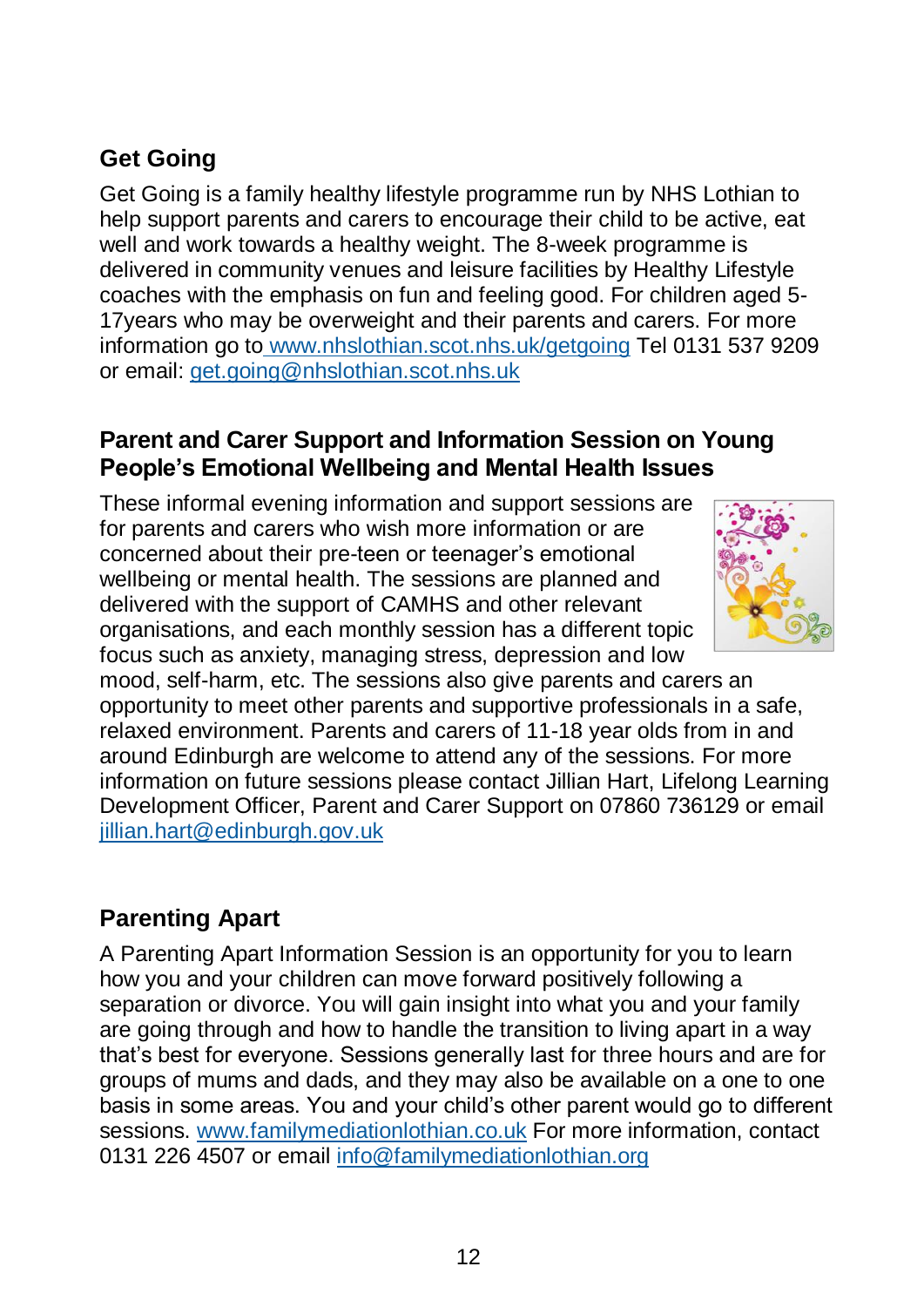## **Stress Control Course**

Stress Control is a free six-week, cognitive behavioural therapy (CBT) based self-help course offered by NHS Lothian. It is primarily aimed at adults experiencing difficulties in managing their stress (also referred to as anxiety or mixed anxiety and depressions). The sessions are in a lecture format lasting 1.5 hour per session.

Session 1 – What is stress and how does it affect us?

Session 2 – Recognise and control the effects of stress on our body

#### Session 3 – Challenging stressful thoughts

Session 4 – Managing stress by controlling our actions

Session 5 – Controlling panic

Session 6 – Controlling sleep

**Royston Wardieburn Community Centre** Pilton Drive Nth, EH5 1NF

Thursday 9.30am -11.00am Starts  $20<sup>th</sup>$  February –  $26<sup>th</sup>$  March

**Edinburgh College Bankhead Avenue, EH11 4DE** 

Tuesday 6.30pm - 8.00pm Starts  $25<sup>th</sup>$  February – 31<sup>st</sup> March

It's okay to bring a friend or anyone else you would like to support you to attend. Stress Control is a lecture format and you will never be asked to talk in front of the class or singled out. To self-refer, contact Health in Mind on 0131 225 8508. Email: l [contactus@health-in-mind.org.uk](mailto:contactus@health-in-mind.org.uk)

### **The Childcare Academy – Want a job in Childcare?**

**North Edinburgh Childcare** 18B Ferry Road EH4 4BL

The Childcare Academy next course starts on Monday 2<sup>nd</sup> March.

Undertake free training requiring attendance of up to 30 hours weekly within a safe, friendly environment. Undertake a quality supported work experience placement within an early years or an out of school care setting

Gain 2 Accredited SQA Units from the Social Services (Children and Young People) SVQ Level 2 Award. Gain employment in the childcare sector.

Access a Young Persons Allowance of £55 per week for eligible 16 – 18 years Progression onto our Modern Apprenticeship programme to gain the SVQ Level 3 Social Services Children and Young People Award.

If interested, please contact Audrey O'Neill on 0131 311 6931 or email [audrey.oneill@northedinburghchildcare.co.uk](mailto:audrey.oneill@northedinburghchildcare.co.uk)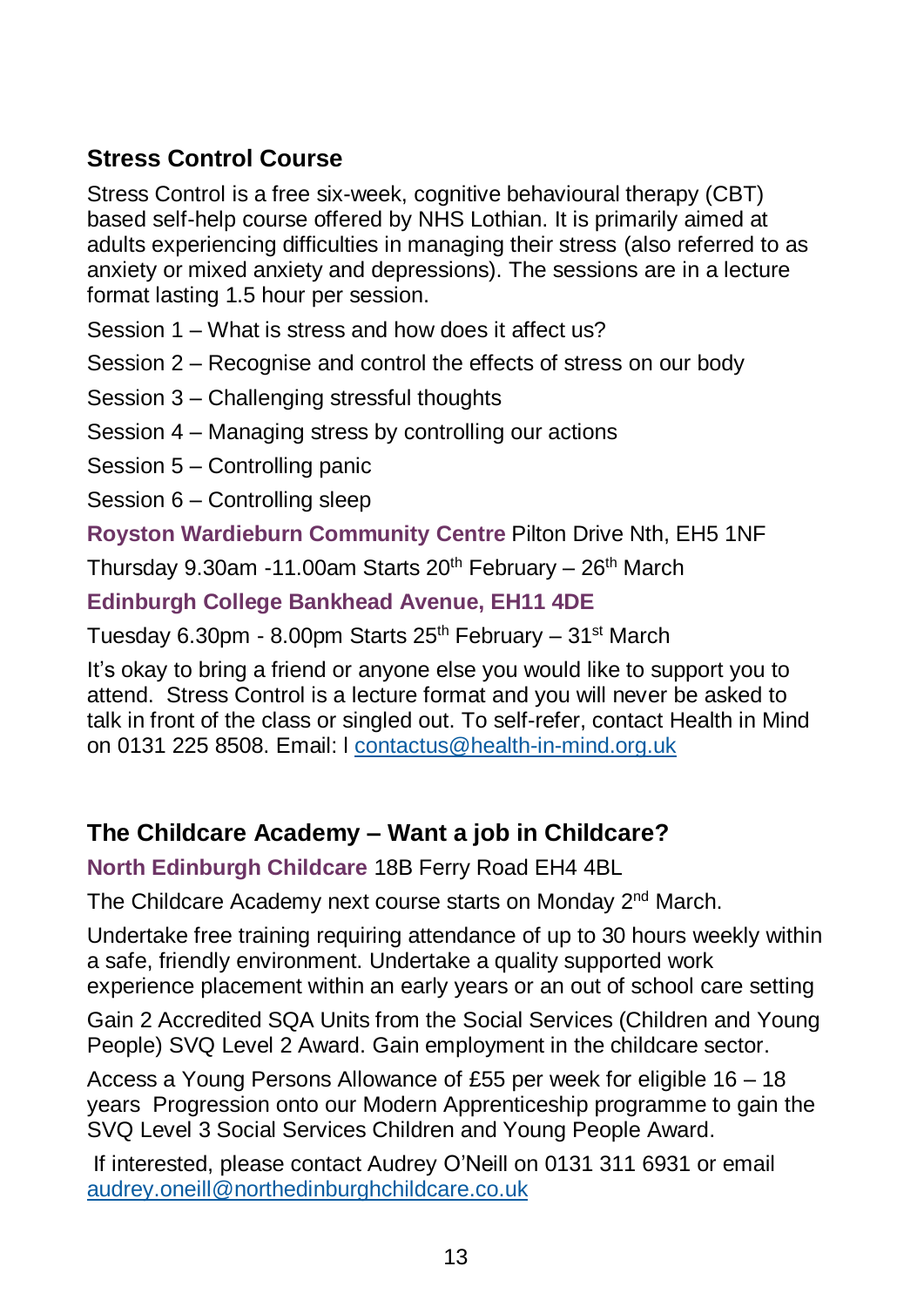# <span id="page-13-0"></span>**Parent and child activities**

## <span id="page-13-1"></span>**Bookbug and Storytime sessions**

### **Bookbug sessions**

Free song, story and rhyme sessions for children 0-4 years with their parents/carers. There are regular Bookbug sessions in most city libraries and some community venues. Some libraries also run Polish and Gaelic sessions. For more Library information about what's on and special events, please follow us on facebook.com

#### **Blackhall Library**

Friday 10:30am-11:00am. Contact 529 5595 facebook.com/blackhalllibrary

#### **Corstorphine Library**

Thursday and Saturday 10:30am-11:00am. Contact 529 5506 facebook.com/corstorphinelibrary

#### **Drumbrae Library Hub**

Tuesday 2.00-2.30pm. Wednesday and Saturday 10:30am-11:00am

Contact 529 5244 facebookcom/drumbrae

#### **Granton Library**

Tuesday 11.00am 12noon. Polish bookbug session, every second Saturday 11.00am. Contact 529 5630 facebook.com/grantonlibrary

#### **Muirhouse Library**

Tuesday and Friday 10.30am -11.00am

Contact 529 5528 facebook.com/muirhouselibrary

#### **Stockbridge Library**

Tuesday 10.30am – 11.00am. Ticketed session, on first come first serve basis, please be early Contact 529 5665 facebook.com/stockbridgelibrary

#### **Kirkliston Library**

Friday 10.30am - 11.00am. Contact 529 5510 facebook.com/kirklistonlibrary

#### **South Queensferry Library**

Tuesday 10.30am -11.00am. Contact 529 5576 facebook.com/southqueensferrylibrary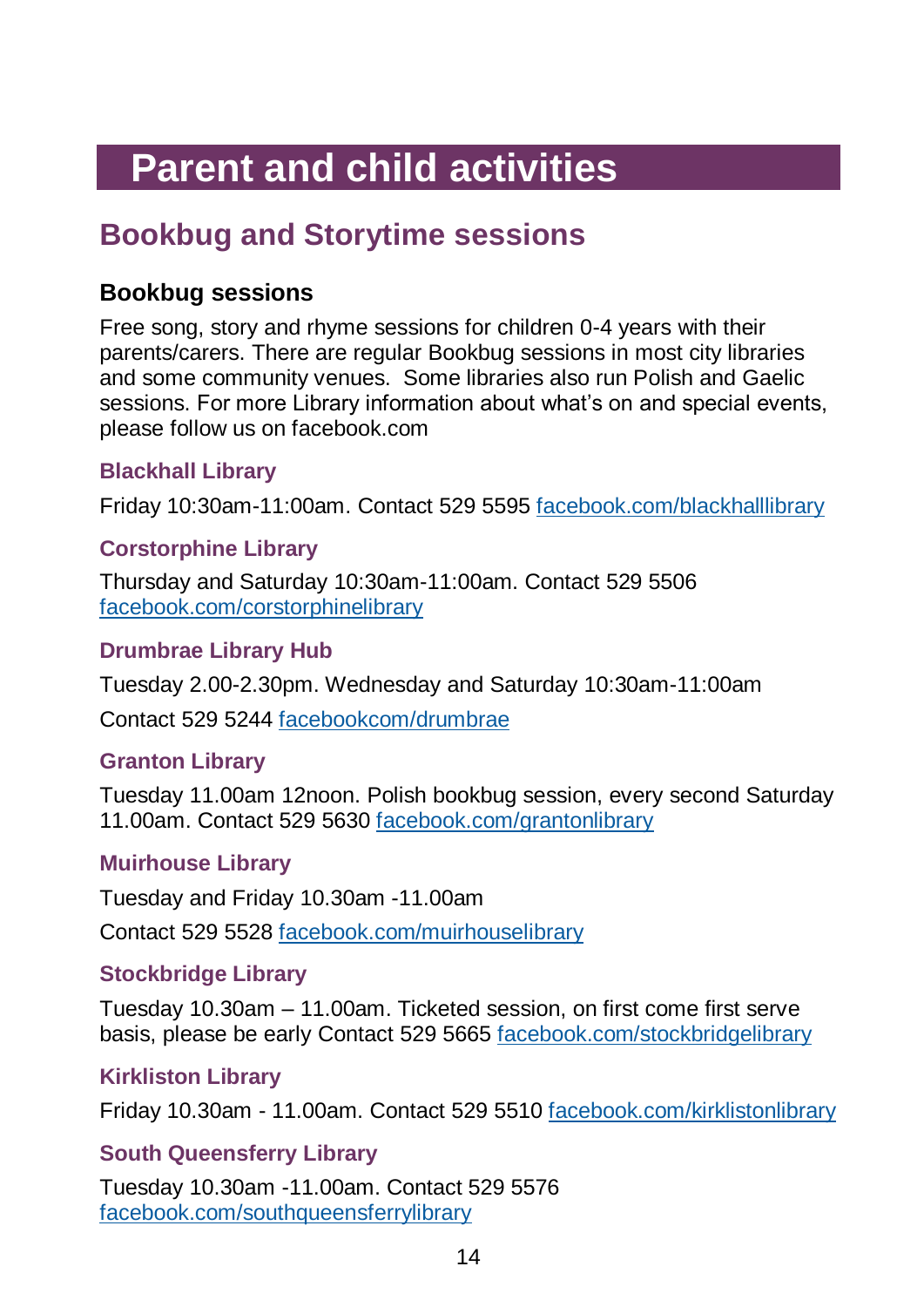## <span id="page-14-0"></span>**Library sessions for children**

#### **Blackhall Library**

Friday Crafts/ Storytime. 3.00pm fortnightly. Contact us to book a place

#### **Corstorphine Library**

Chatterbooks. 2nd Friday of the month 3.00pm - 4.00pm

#### **Drumbrae Library**

Funky Fridays 2.00pm - 4.00pm

#### **Granton Library**

Chatterbooks reading group for children ages 4 -12 years Monday fortnightly 3.30pm -4.30pm

#### **Granton Library**

- Homework Club. Monday Thursday 3.30pm 4.30pm
- Crafty Fridays for kids please check with Library

#### **Muirhouse Library**

Colouring in competition for all ages. Fridays 3.00pm

#### **Stockbridge Library**

- Chatterbooks reading group for children ages 8-11. First Monday of the month 3.45pm - 4.30pm
- Crafternoon, arts and crafts drop-in session for children. Friday 2.30pm  $-3.30$ pm.
- Share a Story for under fives. Saturdays 11.00am 11.30am

#### **Kirkliston Library**

Family crafts (all ages welcome). Every Friday 2.00pm - 3.00pm

#### **South Queensferry Library**

Family crafts Family crafts (all ages welcome). Every Friday 2.00pm - 3.30pm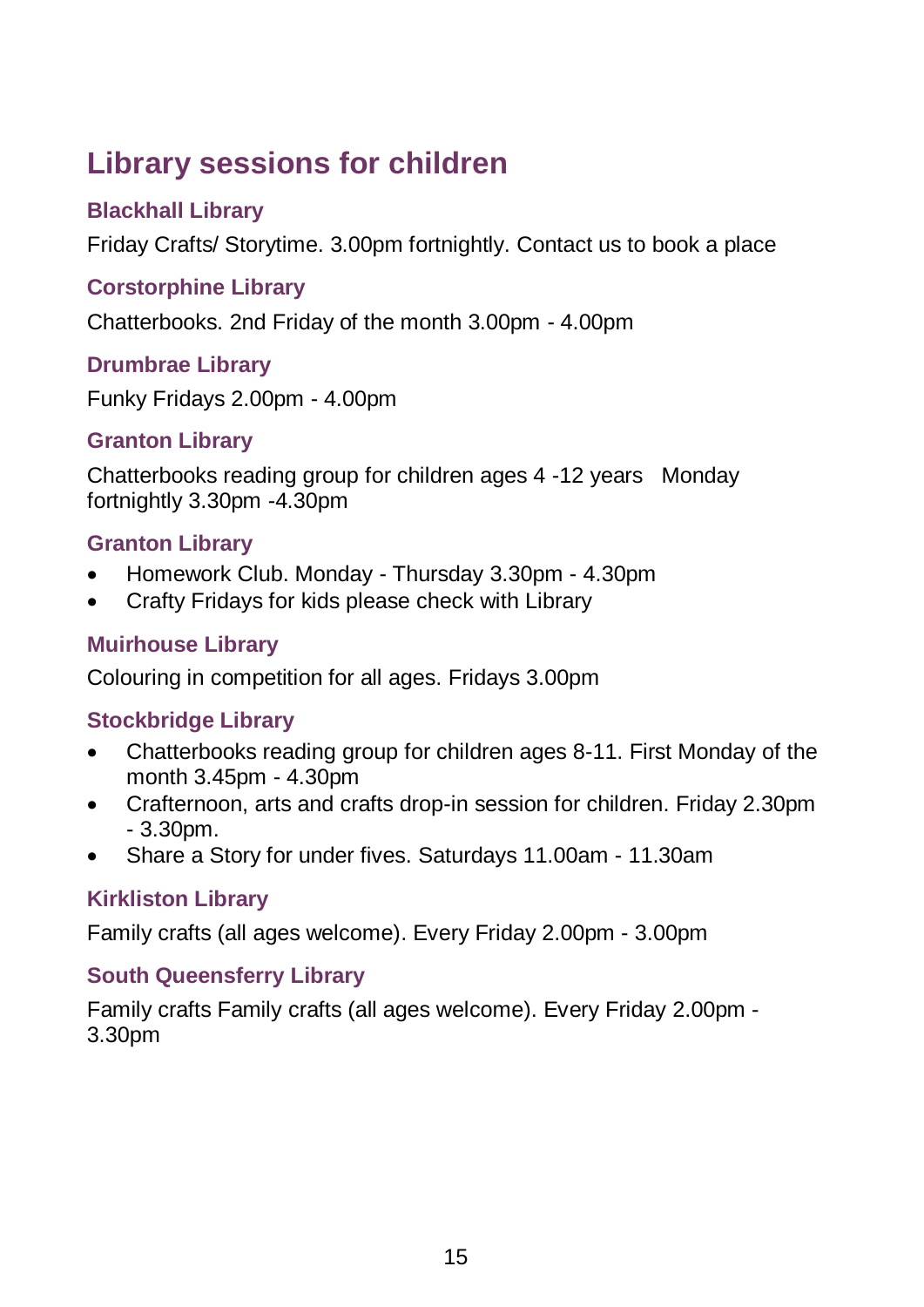## <span id="page-15-0"></span>**Play and learn together**

## **Baby Bite size**

**Muirhouse Millennium Centre,** 7 Muirhouse Medway, EH4 4RW. Monday 12.00pm - 2.00pm. For parents and under two years play and stay. Lunch and fun with your babies Contact [Darcy.lift@outlook.com](mailto:Darcy.lift@outlook.com) for more information or phone 0131 467 3578

#### **Muirhouse Minis – Play and Stay Sessions**

**Muirhouse Millennium Centre,** 7 Muirhouse Medway, EH4 4RW. Tuesday 10.00am - 11.30am. Parent and carers and children aged 0- 5 years. Contact Danielle Leadbetter Email [danille.lift@outlook.com](mailto:danille.lift@outlook.com) Contact 0131467 3578

#### **Baby Brunch for families with babies aged 6 months**

**Circle-Haven,** Craigroyston Primary School, EH4 4PX. Tuesdays 12.30pm - 2.15pm during term time. We promote baby-led weaning and offer a nurturing and supportive space for parents. Contact Julie Calder on 0131 332 9269 or 07703 714766

### **Haven Babes for parents and new-borns to 6 months old**

**Circle-Haven,** Craigroyston Primary School, EH4 4PX. Thursday 1.00pm – 2.00pm .This group provides a relaxed and welcoming space for parents and their babies. Support and advice are offered alongside activities including sensory materials, treasure baskets and singing. Contact Julie Calder on 0131 332 9269 or 07703 714766

### **Stay and Play with Home Link Family Support**

**West Pilton Neighbourhood Centre**, West Pilton Grove, EH4 4BY. Monday 11.00am - 12.30pm. For parents and carers and children 0-3 years. Come along and have fun in a relaxed atmosphere with toys, crafts, songs and stories. Contact Lyndsey for more information on 0131 661 0890.

#### **Bookbug story, song and rhyme sessions**

**Gyle Shopping Centre,** Gyle Ave, Sth G Broadway, EH12 9JY. First Tuesday of the month 10.00am - 10.30am and 11am - 11.30am Upstairs in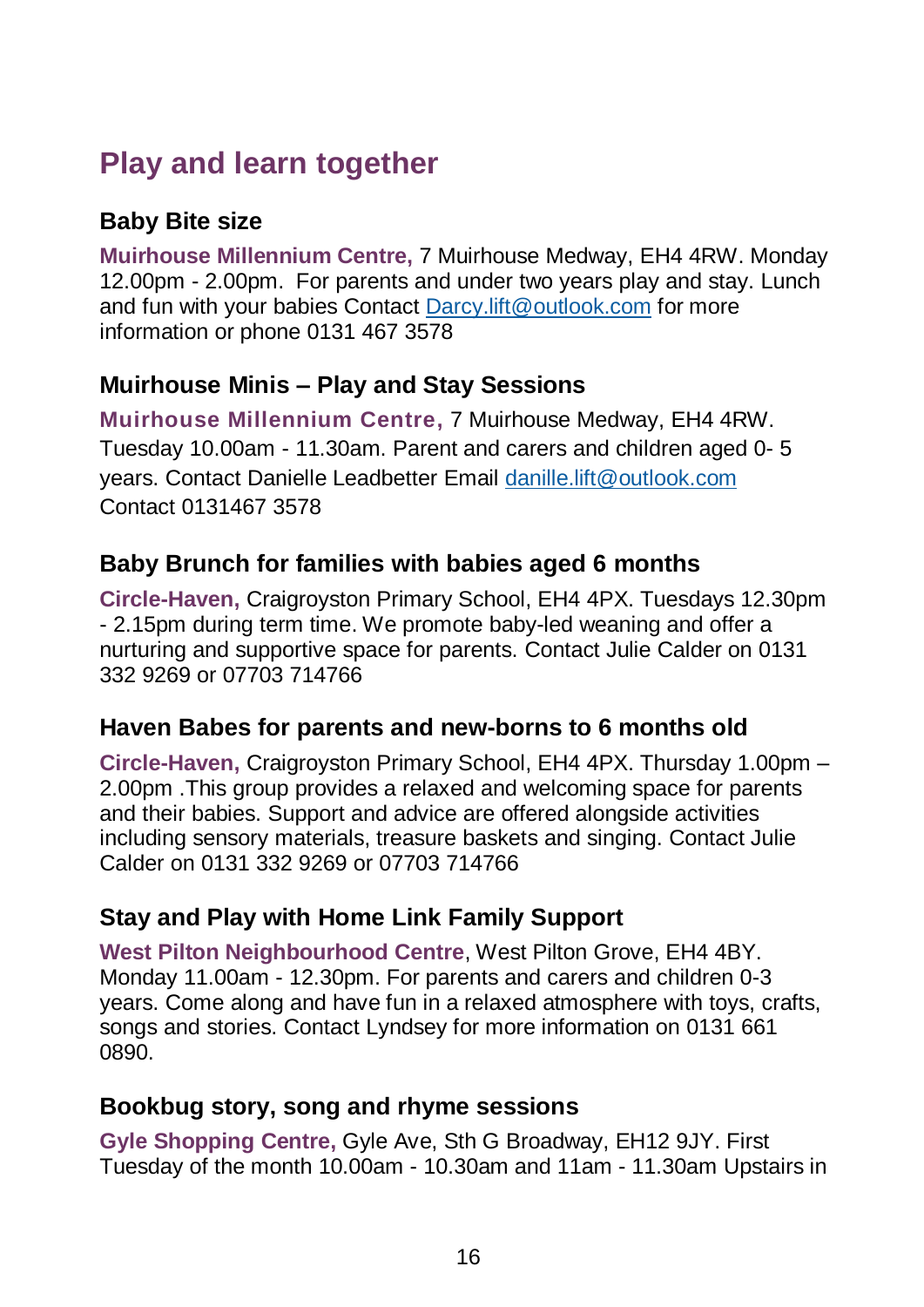the Food Court. No need to book, just come along for babies, toddlers, preschool children and their families

#### **Baby Peep 4 – 12 months**

**South Queensferry,** Community Centre, School Lane, EH30 9NU.Monday 10.30am – 11.30am running weekly during term time. Attendees should live locally. Prior registration essential. To register, contact Nancy Little at: [groupwork@hsew.org.uk](mailto:groupwork@hsew.org.uk) or call 0131 564 1540

#### **Baby Peep 4 – 12 months**

**Kirkliston Community Centre**, Queensferry Road, EH29 9AQ. Wednesday 10.00am – 11.00am running weekly during term time. Attendees should live locally. Prior registration essential. To register, contact Nancy Little at: [groupwork@hsew.org.uk](mailto:groupwork@hsew.org.uk) or call 0131 564 1540

#### **Baby Peep 4 – 12 months**

**Rannoch Community Education Centre,** Rannoch Terrace, EH4 7ES. Wednesday 1.30pm – 2.30pm running weekly during term time. Attendees should live locally. Prior registration essential. To register, contact Nancy Little at: [groupwork@hsew.org.uk](mailto:groupwork@hsew.org.uk) or call 0131 564 1540

### **Create Drop In**

**North Edinburgh Arts** Pennywell Court, EH4 4TZ. Thursday and Saturday10.30am -12.30pm. Drop in, artist led messy play/art session for under 5s and their parents and carers. Contact 0131 315 2151 Email: [admin@northedinburgh.arts.co.uk](mailto:admin@northedinburgh.arts.co.uk) [www.northedinburgharts.co.uk](http://www.northedinburgharts.co.uk/)

Facebook.com/CreateNorthEdinburghArts

#### **Peep group for babies and toddlers 2.5 years**

**Pilton Community Health Project,** 73 Boswall Parkway EH5 2PW. Starts Thursday 6th February 12.30pm -2.30pm and runs in 8 week blocks. Free, welcoming and friendly group for local women and babies and children. suitable from 6 weeks to toddlers aged 2.5 years. Songs, stories, rhymes, play and themed activities - coffee and chat too. For more info and to book a place contact Aliki 0131 551 1671 or Email [alikichiotaki@pchp.org.uk](mailto:alikichiotaki@pchp.org.uk.guk)

We welcome women living locally (in Pilton, Muirhouse, Drylaw, Granton and Royston Wardieburn).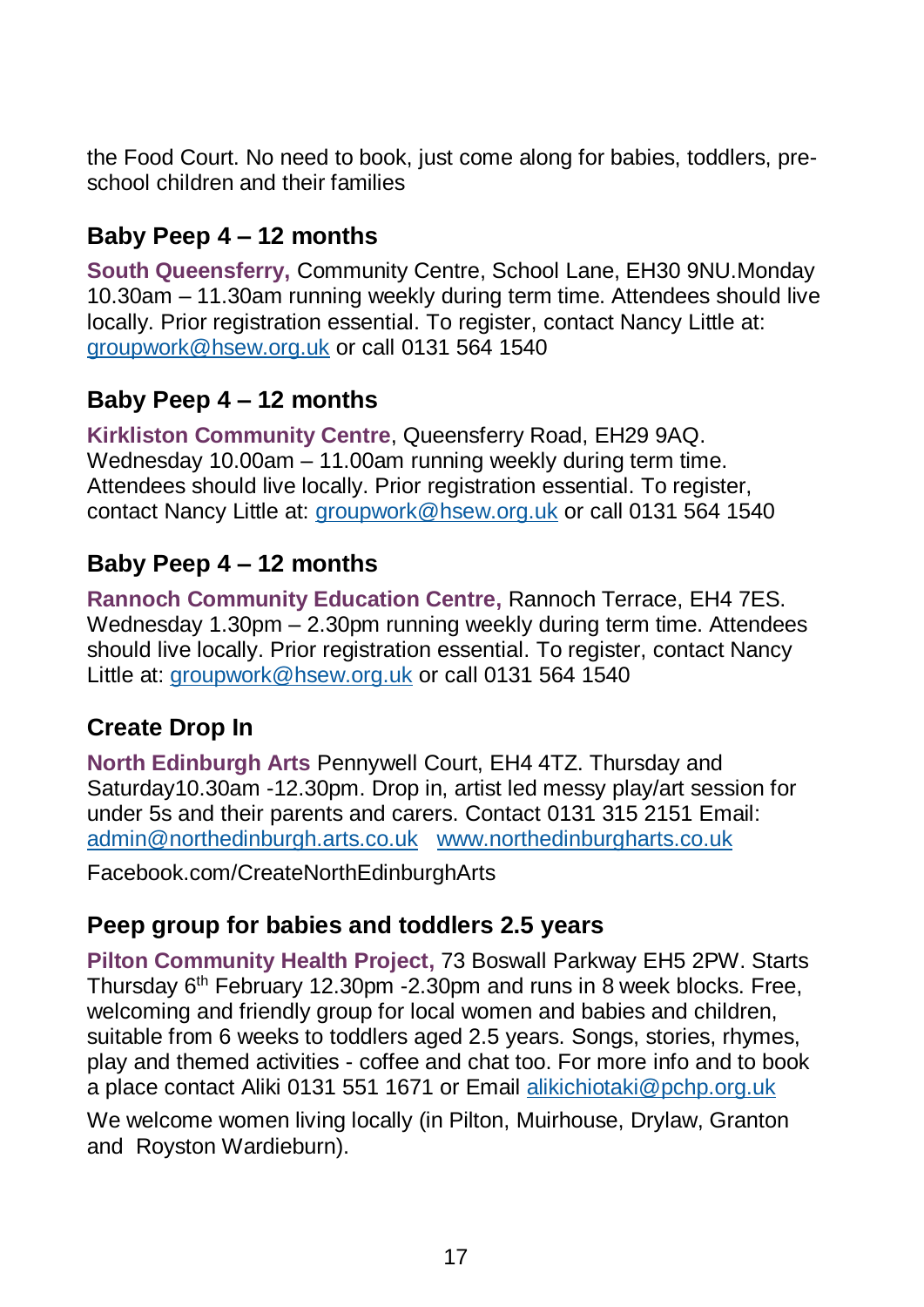### **Puddle Bear Group: Woodland Group for women and children 0-5 years**

**Pilton Community Health Project**, 73 Boswall Parkway EH5 2PW.

Starts Tuesday  $18<sup>th</sup>$  February –  $31<sup>st</sup>$  March 1.30pm - 2.30pm. Free 6 week group which builds confidence through outdoor play and takes place in outdoor locations. For women and children 0 – 5 years living in Pilton, Muirhouse, Drylaw, Granton and Royston Wardieburn. For more information and to book a place contact Rosa on 0131 551 1671/ 07541906513 or emai[l rosagarman@pchp.org.uk](mailto:rosagarman@pchp.org.uk)

### **Coco and Mango fun Storytelling for women & children 0-5 yrs**

**Pilton Community Health Project,** 73 Boswall Parkway EH5 2PW.

Starts Spring 2020 – please get in touch for dates and times. Free, 6-week group, with stories trough imaginative play, drama, song, movement, music and story sack lending library. For more info and to book a place contact Hazel 0131 551 1671/ 07541906513 or email [hazelloedb@pchp.org.uk](mailto:hazelloedb@pchp.org.uk)

## **Chinese Flower Group**

**Leith Community Centre**, 12a Newkirkgate, Leith. Thursdays 1.00pm - 2.30pm. By referral only. For Chinese parents and their children 1-3 years to play together. An opportunity to join other families for play, circle-time and group support. Contact Multi-Cultural Family Base 0131 467 7052

### **Mothers and Infants Group**

Small therapeutic group for Black, Asian and Minority Ethnic mothers with infants (aged 0-3 years) who have been affected by domestic abuse. Thursday mornings. Referral/ or families can self-refer. Contact Multi-Cultural Family Base for details on 0131 467 7052

## **The Strawberry Group**

<span id="page-17-0"></span>**Leith Community Centre**, 12a Newkirkgate, Leith. Fridays 10.00am - 11.30am This multi-cultural weekly group is for multi-cultural parents and their children (0-3 years) to play together. An opportunity to join other families for play, circle time and group support. Referral only. Contact Multi-Cultual Family Base 0131 467 7052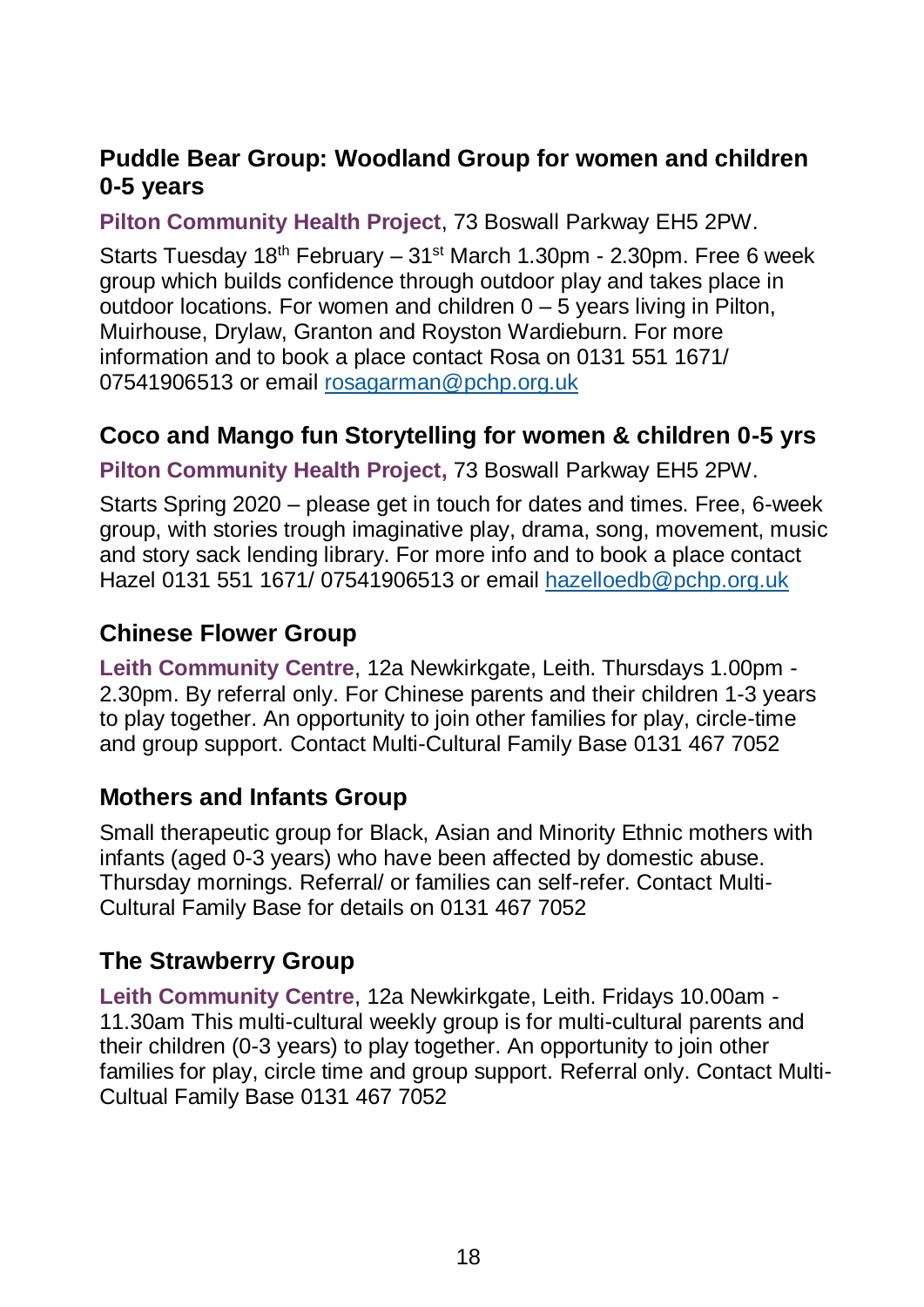## **Additional support needs**

## **Autism Friendly Early Opening Activities**

**The National Portrait Gallery**, 1 Queen Street, EH21JD Autism friendly early opening on Saturday 29<sup>th</sup> February 9.00am – 10.00am. Sight and Sounds – listen carefully to the sounds of the gallery as you climb the stair and collect object along the way to make your own gentle music. Free, supported, early opening sessions for children up to 12 years who have autism and their families to explore the Gallery before the doors open and take part in creative and sensory activities. Pre-visit information, including sensory stories, photos and what to expect are available. Numbers very limited, booking essential – email: [learning@nationalgalleries.org](mailto:learning@nationalgalleries.org) or contact 0131 624 6428

## **Disability in Action (previously The Drop In)**

**Royston Wardieburn Community Centre**, Pilton Drive North, EH5 1NF Saturdays 10.00am-12.00pm Term time. A fun packed drop in activity session for children with a disability aged 0-18yrs their parents and siblings. Parents can meet other parents while their children take part in activities run by experienced youth and children's workers. Contact 0131 552 5700

### **Early Years' Service at The Yard**

**The Yard,** 22 Eyre Place Lane, Edinburgh EH3 5EH. Activity based play sessions for parents and carers of children 0-5 years with additional support needs. A themed programme of sessions around dynamic outdoor play, music and movement, sensory play, communication and language and arts and crafts. Membership of the Yard is required at £5 per month and you must register for the service before accessing it. [www.theyardscotland.org.uk/earlyyears](http://www.theyardscotland.org.uk/earlyyears)

### **The Yard Early Years programme:**

From Monday  $13<sup>th</sup>$  January – Thursday  $2<sup>nd</sup>$  April

- Mondays Music and Movement 0-5s at 10.00am 11.00am. Activity based play 0-5s at 12.30pm – 2.00pm
- Tuesdays Activity based play 0-5s 10.00am 11.30am
- Thursdays Activity based play 0-5s, 12.45pm 2.15pm on Thursday 30<sup>th</sup> January and 5<sup>th</sup> Mmarch our activity based play will be based at Craigentinny Early years Centre .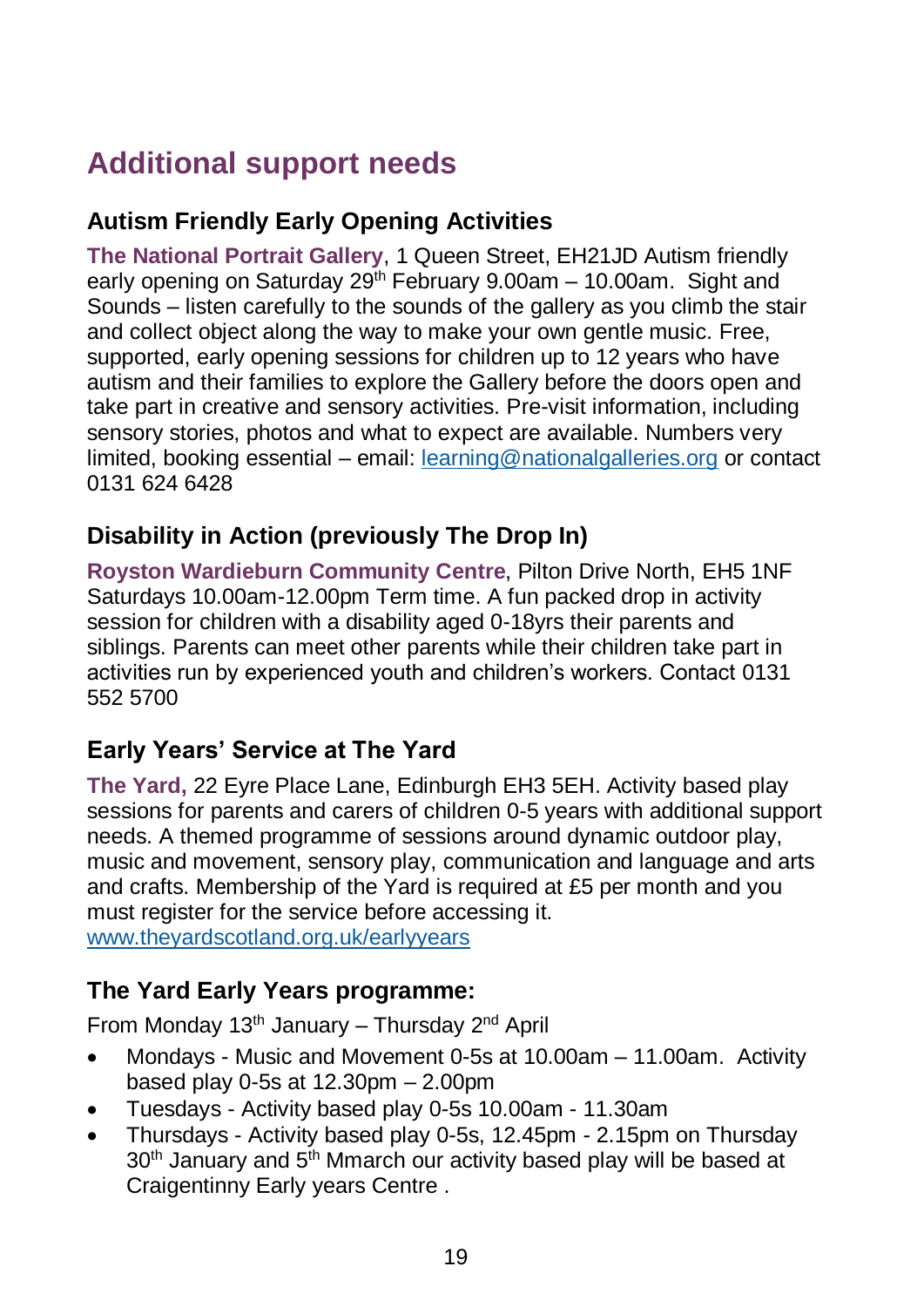• Parent/carer one-to-one chats with our early years Play Team Leader for advice/support (fortnightly). Contact Danielle 0131 476 4506, 07934 839 936 or email [earlyyears@theyardscotland.org.uk](mailto:earlyyears@theyardscotland.org.uk)

#### **Play, Sense, Create**

**Whale Arts**, Westburn Grove, EH14 2SA

Saturday 25<sup>th</sup> January and 22<sup>nd</sup> February 10.30am - 12.30pm, Friday 17<sup>th</sup> Feb 2.30pm  $-4.30$ pm. Free arts programme for children  $5 - 12$  years with additional support needs and disabilities and their families. Bring the whole family, chat, create and meet the team. To book email [play-sense](mailto:play-sense-create@whalearts.co.uk)[create@whalearts.co.uk](mailto:play-sense-create@whalearts.co.uk)

## <span id="page-19-0"></span>**Parent and toddler groups**

A chance to meet other parents and carers and to have fun with your child. Groups are either staffed or run by parent committees and all offer time to play and chat. Groups run mainly during term time and charge a weekly and sometimes term fee. Listed alphabetically.

#### **Carricknowe Church Toddlers**

Carrick Knowe Church Hall, 132 Saughton Road North, EH12 7DR. Thursdays and Fridays 10.00am - 11.30am. Contact Christine Stewart 0131 334 1505 or email [ckchurch@talktalk.net](mailto:ckchurch@talktalk.net)

#### **Craigsbank Parish Toddler Group**

Craigsbank Church, 9 Craigsbank, EH12 8HD. Monday 9.30am -11.00am. Contact Lesley Lawrie 078468 75519 or email [lesleylawrie@craigsbankchurch.org.uk](mailto:lesleylawrie@craigsbankchurch.org.uk)

### **East Craigs Toddlers**

East Craigs Church Centre, 3 Bughtlin Market, EH12 8XP. Tuesday and Thursday 9.30am - 11.00am. Contact 07866 776412 or email [suanhawke@hotmail.co.uk](mailto:suanhawke@hotmail.co.uk) 

#### **Feniks Polish Toddler Group**

McDonald Road Library, EH7 4LU. Fridays 11.30am - 1.00pm. Suitable for children under two years and parents or grandparents. Contact 07510 122425 or email [info@fenicks.co.uk](mailto:info@fenicks.co.uk)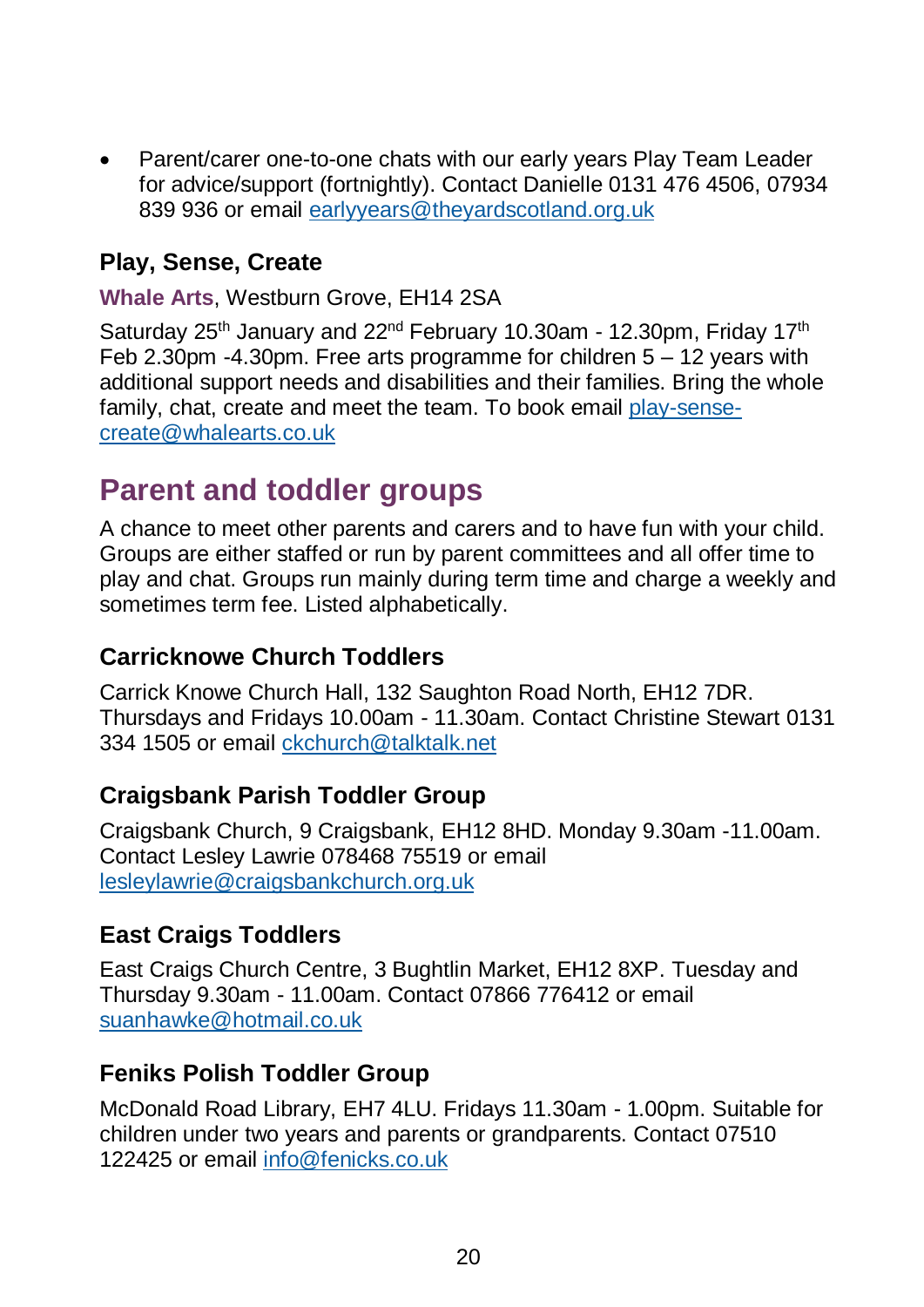## **Holy Cross Toddlers**

Holy Cross Church Hall, Davidsons Mains, EH4 6AR [www.facebook.com/holycross.toddlers](http://www.facebook.com/holycross.toddlers)

### **Inverleith St Serfs Church Toddler Group**

St Serfs Church Hall, Clark Rd Church Hall, EH3 5BD. Wednesday 10.00am - 12pm. Contact 0131 552 7615 recommend calling first [www.inverleithsaintserfs.org.uk](http://www.inverleithsaintserfs.org.uk/)

### **Muslim Women's Association of Edinburgh Mother and Toddlers**

Edinburgh Central Mosque, EH8 9BT. Wednesday 10.00am – 12.00pm All welcome to attend from any faith or background.Contact Huda 07547 879700 or email [mail@mwae.org.uk](mailto:mail@mwae.org.uk)

#### **Newhaven Church Toddler Group**

Newhaven Church, Church Hall, Craighall Road, EH5. Tuesday 10.00am - 1pm. Due to the high numbers, please email us at [toddlers@n-c.org.uk](mailto:toddlers@n-c.org.uk) 

### **NCT North Edinburgh Toddlers Group**

Blackhall Library, Edinburgh, EH4 5EG. Wednesday 10.15am. Chat and some support, for you and your baby/toddler.

#### **Parent and Toddler Group**

Kirkliston Community Centre, Queensferry Road, EH29 9AP. Monday 9.30am -11.30am. Contact 0131 333 4214 [www.kirklistoncommunitycentre.org.uk](http://www.kirklistoncommunitycentre.org.uk/)

### **Parents and Toddlers**

St Thomas Church, Glasgow Road, EH12 8LJA. Tuesday 9.45am - 11.45am. Contact Hilary Robinson on 0131 333 1162 or email [churchoffice@saintthomas.org.uk](mailto:churchoffice@saintthomas.org.uk)

#### **Parent and Toddlers**

Kirkliston Community Church, 70 Main St, EH29 9AB. Thursday 9.30am - 11.15am. Contact 333 3482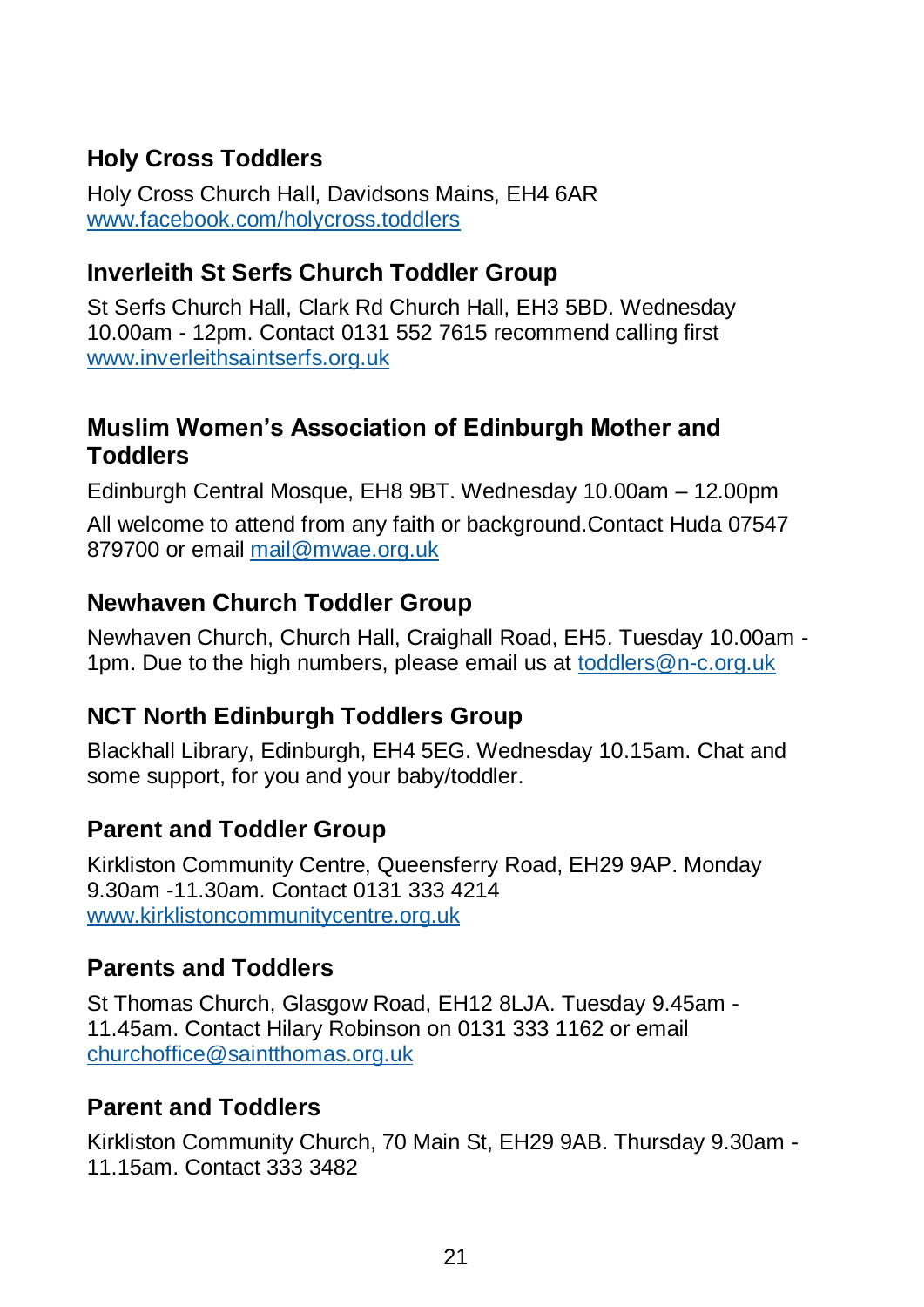## **Piepmatze Edinburgh German Speaking Playgroup**

German Community Church,1 Chalmers Crescent, EH9 1TR. Tuesday 10.00am – 12.00pm Contact Piepmatze Edinburgh on Facebook.

## **Puzelbaum Edinburgh German Speaking Playgroup**

German Community Church,1 Chalmers Crescent, EH9 1TR. Monthly Saturday 2.00pm – 5.00pm. Email [purzelbaum.edinburgh@gmail.com](mailto:purzelbaum.edinburgh@gmail.com) [www.purzelbaum.wixsite.com/spielgruppeedinburgh](http://www.purzelbaum.wixsite.com/spielgruppeedinburgh)

#### **Royston Wardieburn Parent and Toddler Group**

Royston Wardieburn Community Centre, Pilton Drive North, EH5 1NF. Friday 10.00am – 11.130am. Contact 0131 552 5700

### **The Jack & Jill Club**

St Anne's Church Hall, Kaimes Road, EH12 6JT. Wednesday 9.30am - 11.30am. Enquiries for places on the waiting list. Contact Frances Tennant 0131 316 4740 [www.stannescorstorphine.org.uk/jack-and-jill-club](http://www.stannescorstorphine.org.uk/jack-and-jill-club)

### **Toddler Area Playgroup (Tap)**

Lifecare, 2 Cheyne Street, EH4 1JB. Fridays sessions 9.00am -10.30am and 11.00am - 12.30pm [www.bridgefamilychurch.com/toddler-group](http://www.bridgefamilychurch.com/toddler-group)

### **Rannoch Toddler Group**

Rannoch Community Centre, Rannoch Terrae, EH4 7ES. Monday and Thursday 9.30am – 11.30am. Contact 0131 339 5351 [www.joininedinburgh.org](http://www.joininedinburgh.org/)

### **Toddlers on Thursdays**

Murrayfield Parish Church Centre, Ormidale Terrace, EH12 6EQ

Thursday 10am -11.30am. Contact Fay Forsythe on 07708400589 or email [fay@murrayfieldparishchurch.org.uk](mailto:fay@murrayfieldparishchurch.org.uk)

### **Toddler Time**

Drylaw Neighbourhood Centre, 67b Groathill Road, EH4 2SA. Thursday 9.00am – 11.00am. Contact 0131 315 4989 [www.drylawnc.org.uk](http://www.drylawnc.org.uk/)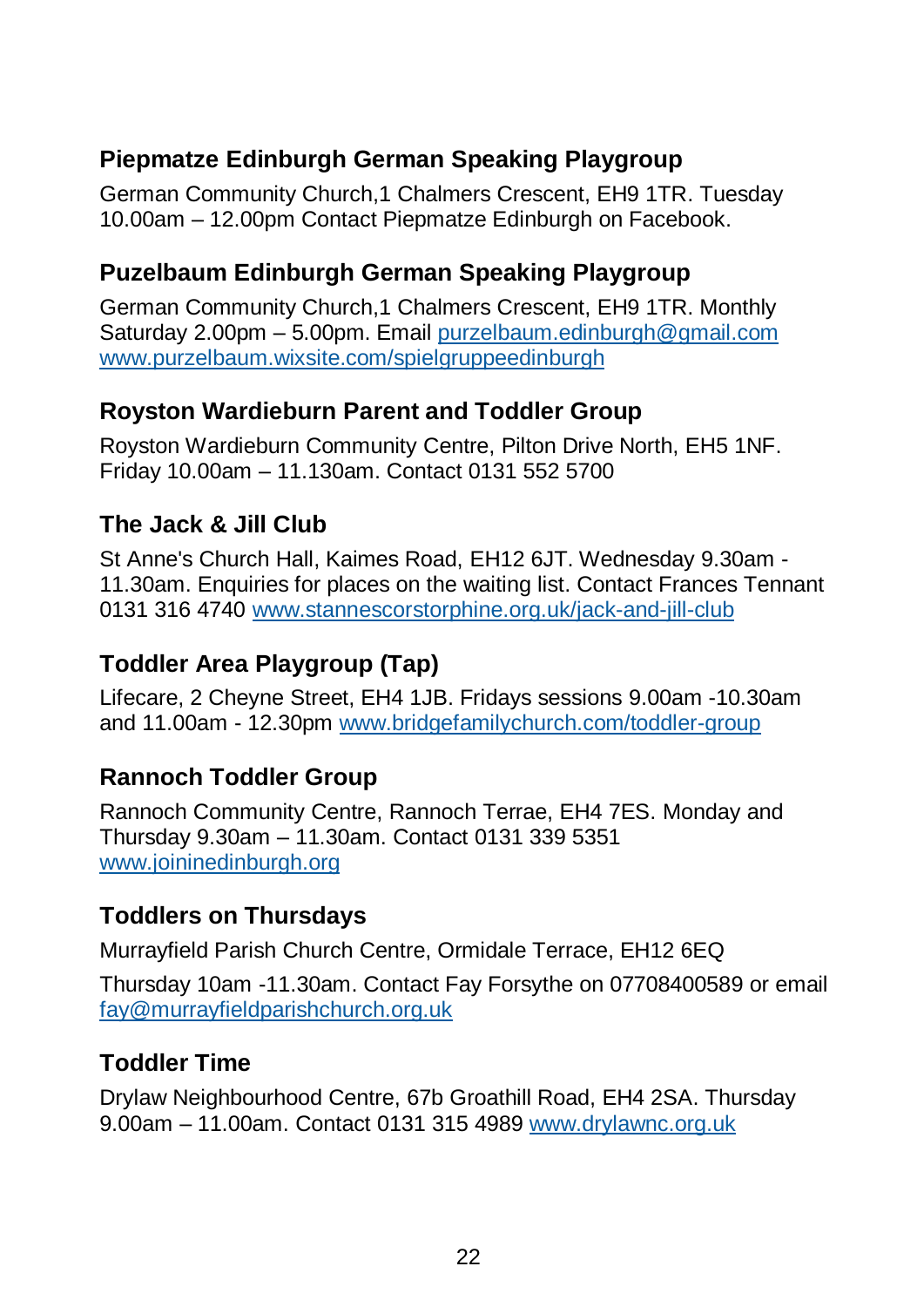## **Wooden Toys Stockbridge Playgroup**

Saint Stephen's Comely Bank Church, EH4 1DW. Thursday sessions 9:30am - 11:15am and 1:30pm - 3:15pm [www.facebook.com/woodemtoysplaygroup](http://www.facebook.com/woodemtoysplaygroup)

# <span id="page-22-0"></span>**Parents and carer groups**

## <span id="page-22-1"></span>**Autism support**

#### **Parent and Carer Information Sessions on Autism Spectrum Disorders (ASD)**

For parents and carers of children in Edinburgh local authority mainstream schools. Parents can book to attend any of the sessions which are run by the ASL service, speech and language therapists, occupational therapists and CAMHS. The sessions run in blocks for parents and carers of preschool, primary 1-3, primary 4-7, primary 1-7 and secondary. Venues will be confirmed on booking. Contact the Additional Support for Learning Service contact 469 2850 or [autisminfo@ea.edin.sch.uk](mailto:autisminfo@ea.edin.sch.uk)

### **Living with Autism (Referral only)**

For parents of children with autism in primary 5-7. Eight-week parent programme delivered by speech and language therapists, CAMHS and ASL which helps parents and carers to support their child's communication. For a referral or more information, discuss at your child's planning meeting or email [autisminfo@ea.edin.sch.uk](mailto:autisminfo@ea.edin.sch.uk)

## **Hanen More Than Words (referral only)**

For parents of children with autism or social communication difficulties aged 0-4 years). Eight-week parent programme delivered by speech and language therapists, which helps parents and carers to understand and adapt communication and play with their child. Parents attend group sessions; home visits may be carried out where video feedback of interactions can be used. For a referral or more information, contact your speech and language therapist. [www.lets-talk.scot.nhs.uk](http://www.lets-talk.scot.nhs.uk/)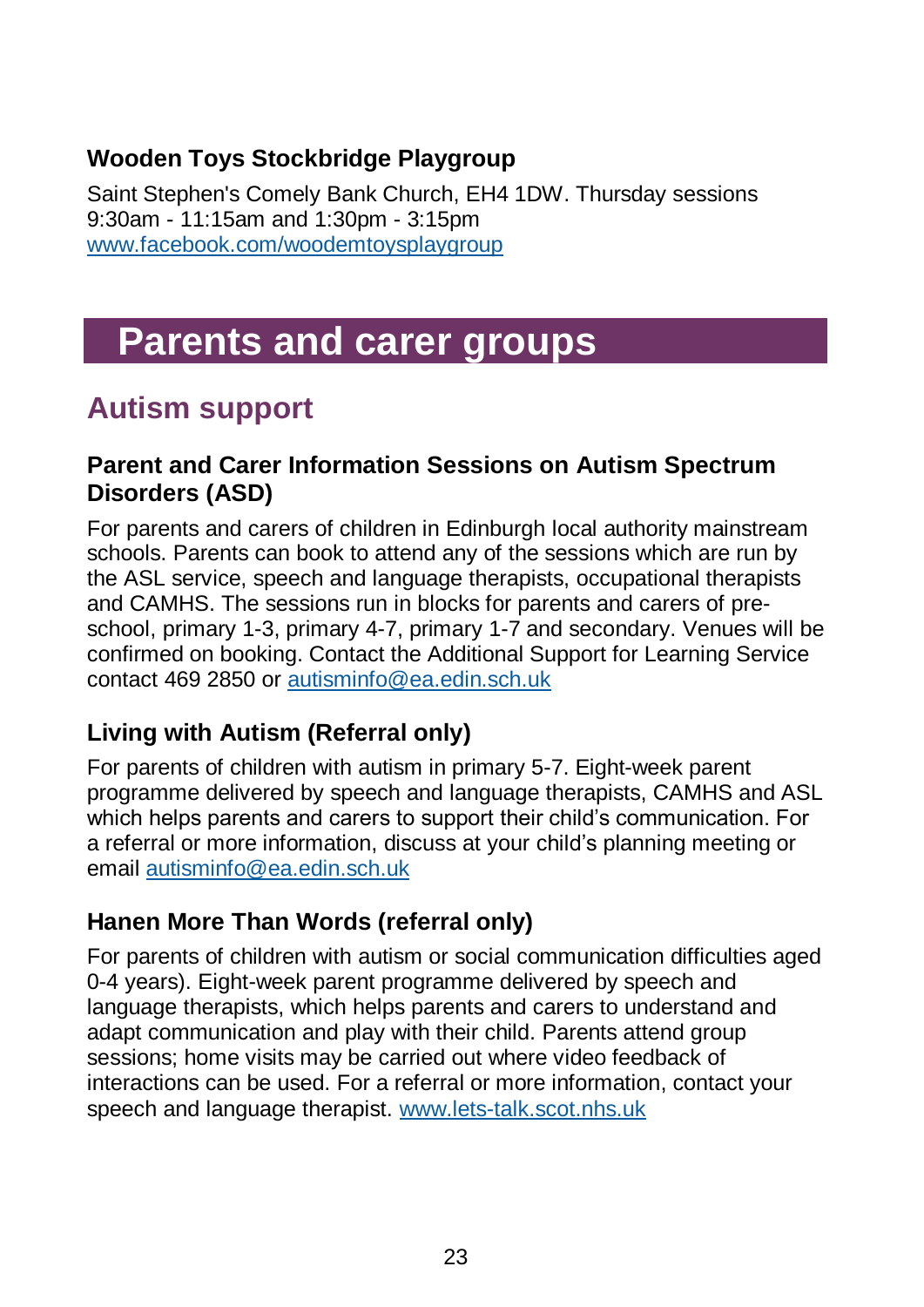## **Hanen Talkability (referral only)**

For parents of children with Autism aged 4-8 years). Eight-week parent programme delivered by speech and language therapists, which helps parents and carers to support their child's communication. Parents attend group sessions; home visits may be carried out where video feedback of interactions can be used. For a referral or more information, contact your speech and language therapist [www.lets-talk.scot.nhs.uk](http://www.lets-talk.scot.nhs.uk/)

## **Kindred's Therapeutic Support Group**

**Kindred,** 7 Rutland Court Lane, EH3 8ES. Starting Wednesday 22nd January 10.00am – 12pm. Free 8 week group for parents of children with additional support needs. An opportunity to explore experiences and feelings in a small group with parents who are in a similar situation. Helping people feel to less isolated.  The group is supported by two counsellors. Starting 23rd October- 11th December at 10am-12pm. If you are interested in joining please contact us to book or register your interest Email; [enquiries@kindred-scotland.org](mailto:enquiries@kindred-scotland.org) Contact 0800 031 5793 (Option 1 then 1 again) Kindred also offer free Parent Information and Support sessions.

**Cinemas Autism friendly cinema sessions** are run by Odeon, Vue, Cineworld and Showcase, these often run monthly on a Sunday morning offering a sensory friendly and inclusive environment. Carers go free with a CEA card [www.ceacard.co.uk](http://www.ceacard.co.uk/) Please confirm details at [www.dimensions](http://www.dimensions-uk.org/get-involved/campaigns/autism-friendly-cinemascreenings)[uk.org/get-involved/campaigns/autism-friendly-cinemascreenings](http://www.dimensions-uk.org/get-involved/campaigns/autism-friendly-cinemascreenings)

## **Scottish Autism Right Click Online Support Programme**

For parents and carers of children and young people on the autism spectrum. Parents and carers can register to participate in a free online support programme specific to the age of their child. Sessions include videos and support materials. Parents are also assigned their own advisor who can answer questions and give specific advice. Programmes run for five weeks on a rolling programme. For more information or to register visit [www.scottishautism.org/services-support/support-families/online-support](http://www.scottishautism.org/services-support/support-families/online-support-right-click)[right-click](http://www.scottishautism.org/services-support/support-families/online-support-right-click)

**Dads' Group (for dads/male carers of children with ASD**) **See Parent and Carer Group – [Dads and male carers](#page-24-1)**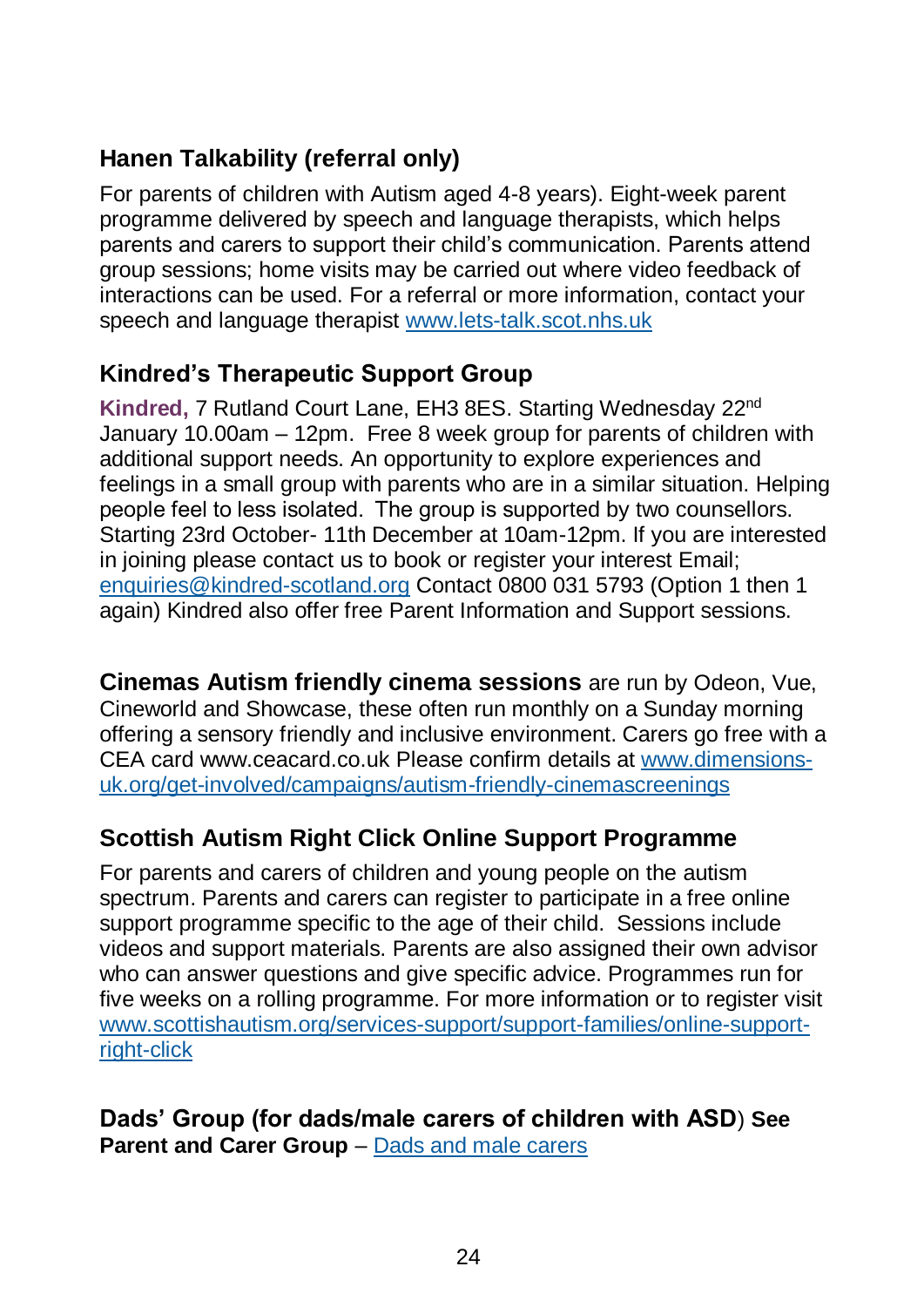## <span id="page-24-0"></span>**Disability**

#### **Parent and Carer Peer Support Group**

**Norton Park Centre,** 57 Albion Road, Edinburgh, EH7 5QY. Alternating Mondays and Thursdays once per month. 10.30am- 1.30pm, lunch 12.30pm. The Lothian Centre for Inclusive Living (LCiL) facilitates a peer support group for parents and carers of children and young people who are disabled or have additional support needs. The group allows parents and carers to share experiences, support each other and participate in discussion topics. [www.lothiancil.org.uk.](http://www.lothiancil.org.uk/) Creche provided. Contact 0131 475 2350 or email [lisa.milburn@lothiancil.org.uk](mailto:lisa.milburn@lothiancil.org.uk)

#### **People First Parents Group**

**Norton Park Centre,** 57 Albion Road, Edinburgh, EH7 5QY. One Thursday per month, 10.30am- 12.30pm, creche provided. This self-advocacy group for parents with learning difficulties allows parents to come together to support each other, talk about being a parent, have a say in the support you receive and help to improve the support available for parents with learning difficulties. Contact Jane Lewis 478 7707 or 07801 138265

### **Deaf Learning Service – The City of Edinburgh Council**

Providing services throughout Edinburgh to Deaf Sign Language speakers and those with a hearing loss, including professionals working with young people, families, and individuals addressing issues around deafness. Services cover a range of courses, support and advice, such as literacy classes, lipreading classes, parenting, adult education and volunteering. Support is tailored to each individual's need, for example participating in a mainstream course or a specific learning environment. The service promotes a holistic approach to learning and works collaboratively with partner organisations to ensure a positive learning experience. Contact 0131 558 3545 or email [fiona.stewart@ea.edin.sch.uk](mailto:fiona.stewart@ea.edin.sch.uk)

## <span id="page-24-1"></span>**Dads and male carers**

#### **Ask Dad**

**Circle-Haven Project**, Craigroyston Primary School, EH4 4PX. Practical Advice Workshops for dads on how to handle those difficult questions, challenging childhood issues and teenage traumas. Six-week programme occurring twice yearly. Contact Graeme Richards, Circle-Haven 07775 409301 or call 0131 332 9269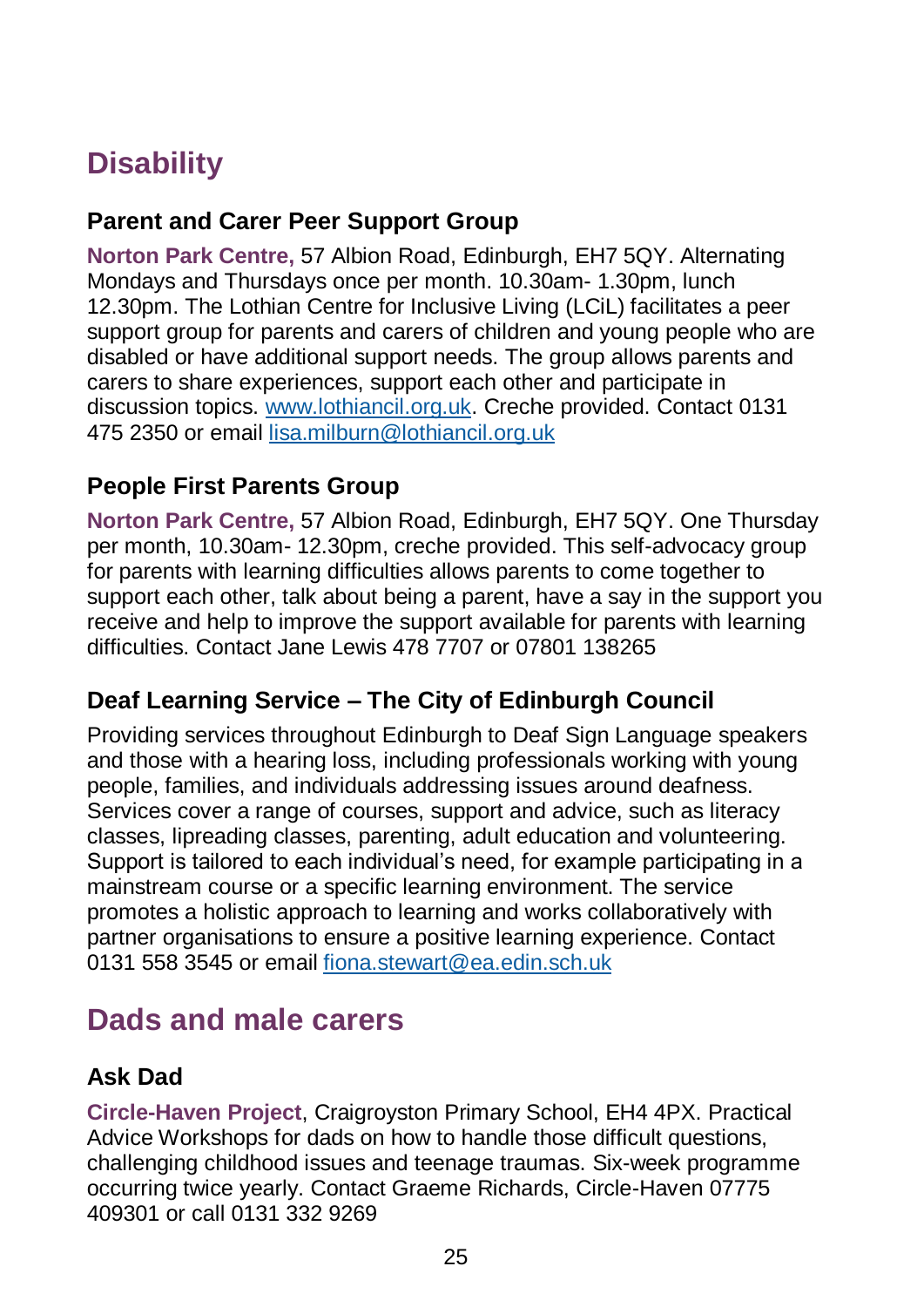## **Dad's Antenatal Workshops**

**Dr Bells Family Centre,** Junction Place, EH6 5JA. Wednesday 7.00pm - 9.00pm monthly. Free workshop, open to all dads to be. Everything you need to know about babies, from nappy changing, bathing, feeding, sleeping etc. Facilitated by Dads Rock. To book a place [www.dadsrock.org.uk/antenatalworkshops.](https://www.dadsrock.org.uk/antenatalworkshops)

## **Dads Rock**

Free support for young dads aged 25 or under. 1:1 support work and mentoring. Help with parenting skills and confidence. [www.dadsrock.org.uk.](http://www.dadsrock.org.uk/) Contact [thomas@dadsrock.org.uk](mailto:thomas@dadsrock.org.uk) 07807 498709.

## **Dads Rock**

For dads and male carers and their children 0-5 years. Free, weekly playgroups for all dads and male carers. [www.dadsrock.org.uk](http://www.dadsrock.org.uk/)

- **Granton Parish Church,** EH5 2HU. Saturday 10.00-11.30am
- **6VT,** EH1 2HU. Sunday 11.00am-12.00pm. Contact Thomas 07807 498 709

## **DADtastic Club:**

**Pilton Youth and Children's Project**, 33 West Pilton Brae, EH4 4BU. Thursdays 10.00am – 12 pm. Peer-led group focusing on supporting dads in the local area. Children are welcome. Contact Graeme Richards, Circle-Haven 07775 409301 or call 0131 332 9269

## **Dads' Group (for dads/male carers of children with ASD)**

**Tailor Ed** run an informal gathering just for Dads, usually in a pub, providing a chance for dads meet up with other dads who have a child with Autism. Hosted by one of our male project workers this offers dads a chance to relax and provides an opportunity to build an informal support network. Contact [pete@tailoredfoundation.co.uk](mailto:pete@tailoredfoundation.co.uk) or call 0131 624 8970

### **Dads' Clubs/ Edinburgh Lone Fathers Project**

Saturdays mornings - Leith Group. Weekly get out and have fun with other dads and kids. For primary school aged children and their fathers. Meet on Saturday morning for a range of child-oriented things such as swimming, crafts, Bookbug, forest walks, and learning about all the free and cheap things to do in the Edinburgh area. Our project also provides 1:1 help to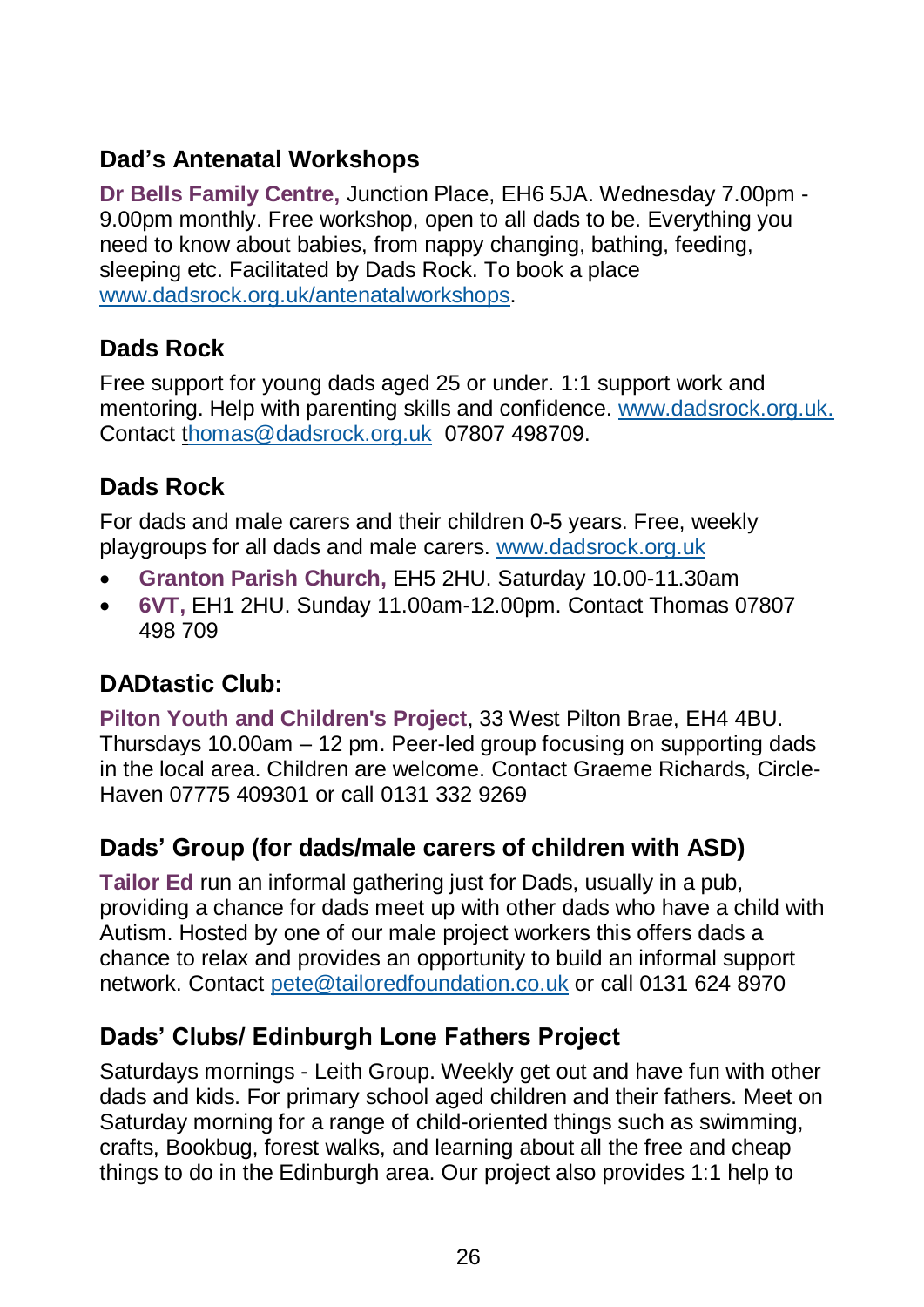single/contact fathers who are better supported individually. Contact 556 3800 / 07796 673 381 [www.opfs.org.uk](http://www.opfs.org.uk/)

#### **Shared Parenting Scotland** *(formerly Families Need Fathers)*

10 Palmerston Place, Haymarket, Edinburgh, EH12 5AU.

First Monday of each month 7.00pm - 9.00pm. A chance for fathers, mothers, grandparents, new partners or anyone in a parenting role to get together, obtain information and explore options about contact issues following separation. Contact Ian Maxwell 0131 557 2440 or Email: [info@sharedparenting.scot](mailto:info@sharedparenting.scot) [www.sharedparenting.scot](http://www.sharedparenting.scot/)

## <span id="page-26-0"></span>**Young parents**

#### **Expecting Something run by Starcatchers**

**WHALE Arts**, 30 Westburn Grove, EH14 2SA. Thursdays, 10.30am-12.30pm. For parents under 25 with their babies from across the city.Spend time with your babies and share a free lunch with other young parents and engage in artist-led creative activities. Free including a healthy lunch. Contact Natasha on 0131 290 2560

### **Go Lone**

**Granton Youth Centre,** Royston/Wardieburn Community Centre, Pilton Drive North, EH5 1NF. This is a project aimed at supporting young parents aged 15+. Get an opportunity to work on practical, social and emotional skills within a variety of sessions. Pop in on a Tuesday 11.30 am - 2.30 pm (please bring a packed lunch) and Wednesday 9.00am - 12.00 pm. Refreshments will be provided at both sessions. For more information contact Julie 0131 552 6741 or email [julie@grantonyouth.com](mailto:julie@grantonyouth.com)

#### **Stepping Stones Introductory group**

**Circle-Haven**, Craigroyston Primary School, EH4 4PX. Tuesday 10.00am - 12pm and at Stepping Stones, Piton Drive North, EH5 1NF. Wednesday 10.00am - 12pm. Group for parents under 25 years old. Come along for a cuppa and to meet other parents in the area. Sessions vary each week and can include arts and crafts, relaxation, first aid for children. Creche provided. For more information contact Stepping Stones on 0131 551 1632 or email [info@steppingstonesnorthedinburgh.co.uk](mailto:info@steppingstonesnorthedinburgh.co.uk) [www.steppingstonesnorthedinburgh.co.uk](http://www.steppingstonesnorthedinburgh.co.uk/)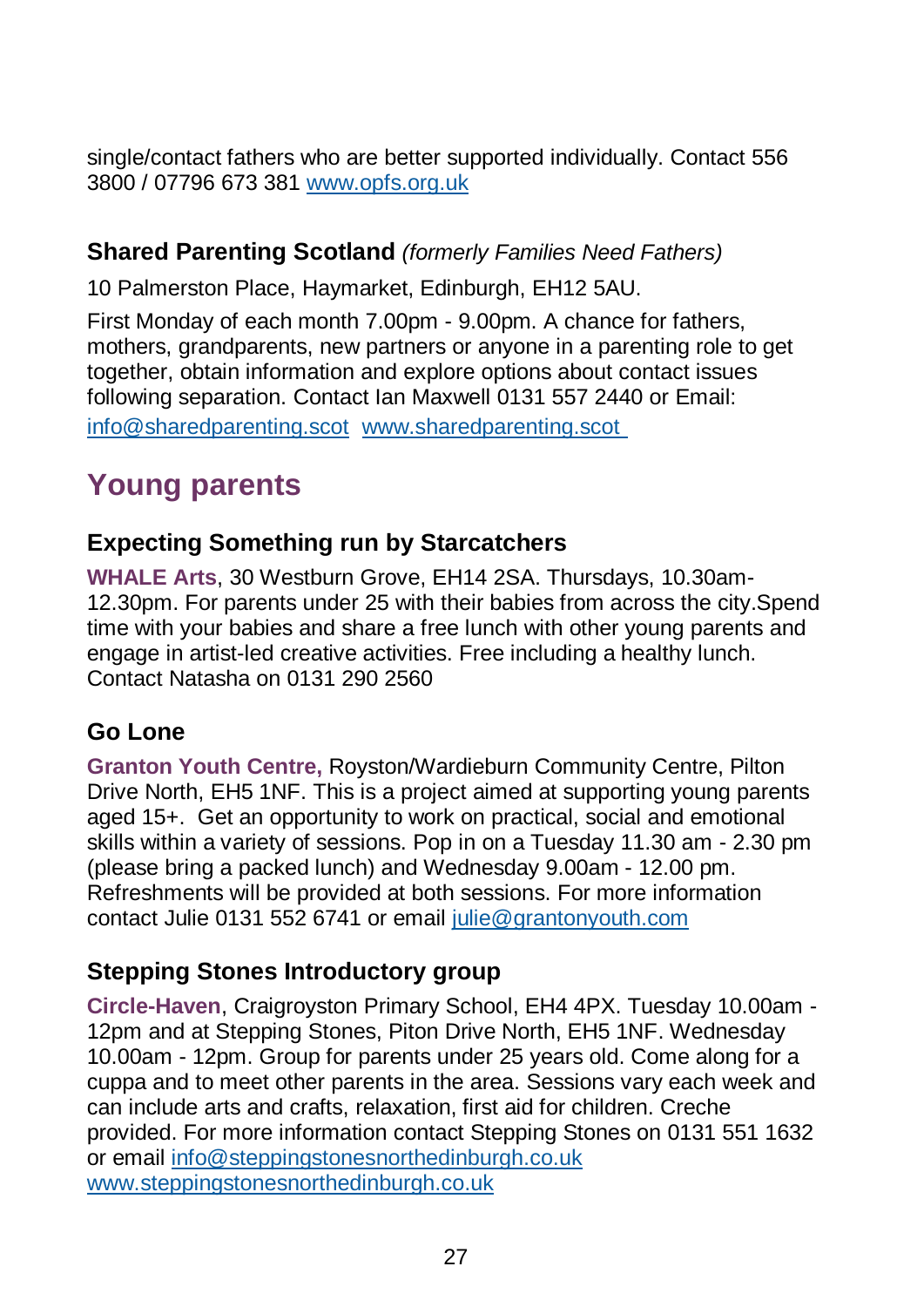## **Stepping Stones Core group**

**Circle-Haven**, Craigroyston Primary School, EH4 4PX and at Stepping Stones, Piton Drive North, EH5 1NF. Tuesday, Wednesday and Thursday 1.00pm -3.00pm. Group for parents under 25 years old. This group follows on from our Introductory group. A chance to meet other parents in your area, while your child/children attend our early years playroom. Relax and have fun whilst taking part in group work activities. This could include educational courses, arts and crafts and health and fitness. Content of programme is planned with participants. For more information contact Stepping Stones on 0131 551 1632 or email [info@steppingstonesnorthedinburgh.co.uk](mailto:info@steppingstonesnorthedinburgh.co.uk)

#### **Sleep Clinic and Workshops**

**Stepping Stones,** Piton Drive North, EH5 1NF. Fortnightly sleep clinic run by our staff who are trained as sleep counsellors by Sleep Scotland to support families who are struggling with sleep. We can also deliver regular Sleep Workshops where families and professionals can access information on healthy sleep. For information contact the office on 0131 551 1632.

#### **Terrace Tots**

**6VT,** 11-15 Vennel, EH1 2HU. Tuesdays 10.30am-1.00pm. Run by Edinburgh Youth Café, for parents under 24 years and their children. Young people under 24 expecting a baby also welcome. Entry is free, meet other young parent's and share experiences or try out some new activities for you and your children such as baby massage, cooking with kids, baby first aid, outings etc. Lunch provided. Contact 0131 229 1797

## <span id="page-27-0"></span>**Other groups**

#### **First Friday Drop In**

**Pilton Community Health Project**, 73 Boswall Parkway, EH5 2PW. First Friday of every month, 10am - 12 noon. Free, welcoming and friendly monthly Drop in group for women living locally in Pilton, Drylaw, Granton, Muirhouse and Royston/Wardieburn. Meet other women, chat over a cup of tea or coffee and take part in an activity such as arts and crafts, or workshops with relaxation techniques, yoga or stress relief. Free crèche.

For more info and to book a place contact Hazel on 0131 551 1671 / 07541 906513 or email [hazelloeb@pchp.org.uk](mailto:hazelloeb@pchp.org.uk)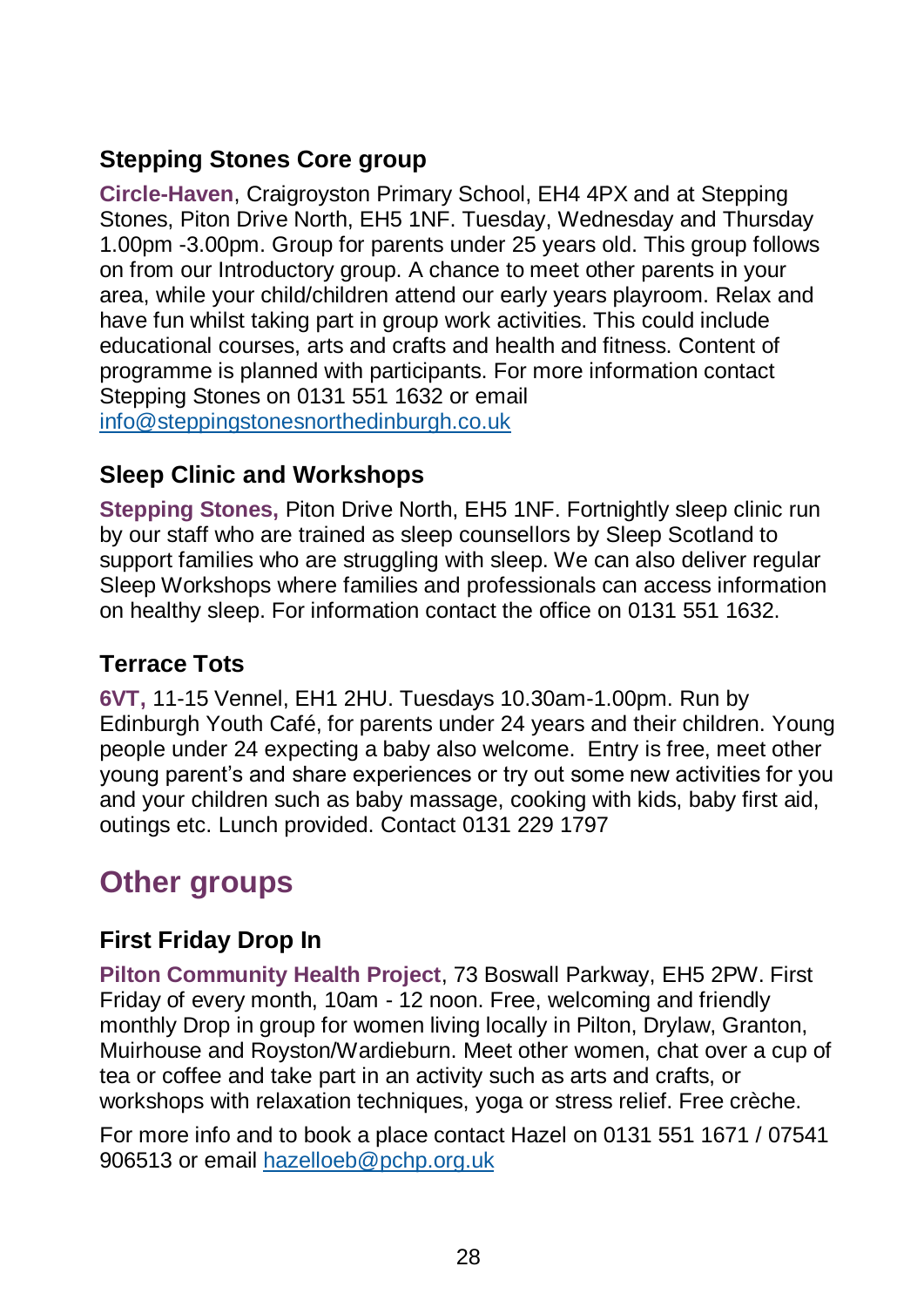## **LIFT (Low Income Families Together)**

**Muirhouse Millennium Centre**, 7 Muirhouse Medway, EH4 4RW.

Thursday 9.30am -11.30am. Group work sessions, confidence building, domestic abuse awareness, Poverty Alliance, CV writing. Contact Danielle Leadbetter on 0131 467 3578 or email [Danielle.lift@outloook.com](mailto:Danielle.lift@outloook.com)

Worker at PCHP on 0131 551 1671 or email [admin@pchp.org.uk.](mailto:admin@pchp.org.uk) [www.pchp.org.uk](http://www.pchp.org.uk/)

#### **Kinship carers**

**Gorgie Suite,** Tynecastle Park Stadium. Tuesday 4:30pm - 6:30pm. Contact [kinship@bighearts.org.ukB](mailto:kinship@bighearts.org.uk)ig Hearts Kinship Care After School Club for the whole family to attend. Will feature a host of activities for both kids and carers. We shall also be providing a family meal.

**Kinship Carer Advice Line and Involvement Group** The City of Edinburgh Council offer support and information for Kinship Carers. They can provide Information on events and courses, financial support and social, emotional and practical support. A Kinship Care group meets monthly at Westfield House. For more information call the helpline. The Helpline is available Monday to Thursday from 9am to 5pm and Friday 9am to 3:30pm. Leave a message and someone will call back. Contact 0131 529 2588 Email: [kinshipsupport@edinburgh.gov.uk](mailto:kinshipsupport@edinburgh.gov.uk)

## **The Chat Café**

**Royston Wardieburn Community Centre**, Pilton Drive Nth, EH5 1NF. Monday starts 19 August 12.00pm – 2.00pm. The Chat Café and a supporting crèche provides a welcoming and relaxing space for local people to meet, socialise, exchange information about cultures and local facilities, practice English and plan activities. Please book ahead to book crèche spaces. For more information, contact the Living in Harmony Development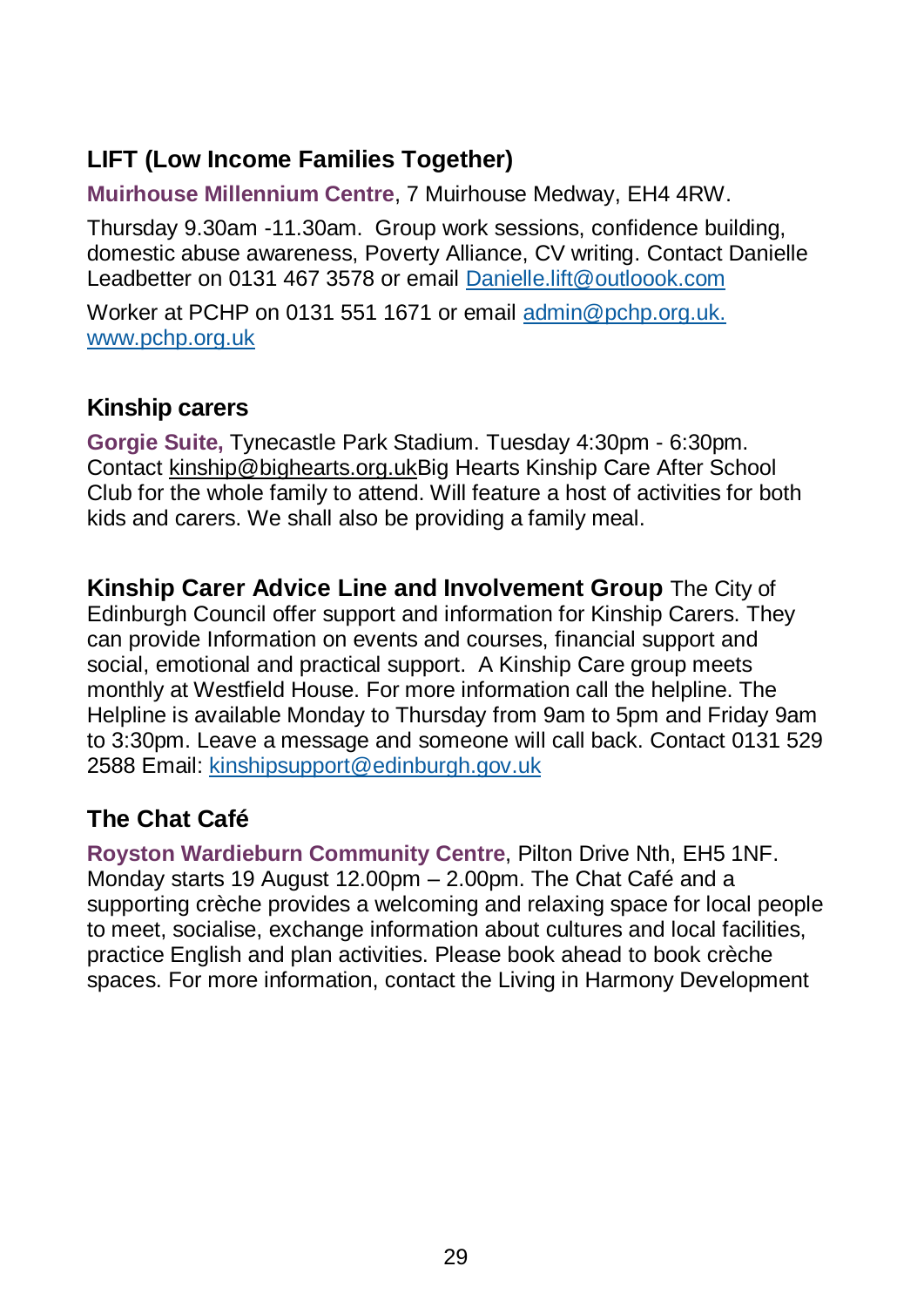# <span id="page-29-0"></span>**Antenatal and postnatal support**

## **Pregnancy Cafe**

**West Pilton Neighbourhood Centre**, West Pilton Grove, EH4 4BY Tuesday 11am-1pm. A welcoming and friendly group for expecting parents. The programme runs throughout the year and includes infant feeding support, nutritional advice and information on baby development. We have other agencies visit to offer advice on fuel bills, food waste and massage. There's lots of chat and peer support. For more information or to make a referral contact Jacqui Bain on 0131 552 5700 or email [jacqui.1.Bain@ea.edin.sch.uk](mailto:jacqui.1.Bain@ea.edin.sch.uk)

**Pregnancy Counselling and Care** (Scotland) PCC(S) 24a Haddington Place, Leith Walk, EH7 4AF PCC (S) can offer free baby clothes and equipment (age up to 4years) to anyone in financial difficulty. Speak to your midwife or Health Visitor for a referral. Contact 0131 557 2060 Email: [info@counsellingandcare.co.uk](mailto:info@counsellingandcare.co.uk)

## **Buggy Walks**

Provide friendly and attractive walk routes for new parents home alone with their baby to come out and enjoy in Edinburgh. We are always seeking to open new routes, for full details of all our walks. [www.meetup.com/Buggy-](http://www.meetup.com/Buggy-Walks-Meetup-Edinburgh/)[Walks-Meetup-Edinburgh](http://www.meetup.com/Buggy-Walks-Meetup-Edinburgh/) [www.facebook.com/Edinburgh-Buggy-walks](http://www.facebook.com/Edinburgh-Buggy-walks)

## **Baby Massage**

Classes usually run in four-five week blocks. The sessions are suitable for parents/carers and babies from birth until they are crawling. Baby Massage can strengthen the bond between parent and child. Massage may help relieve the pain and discomfort babies feel during teething, colic and digestive problems and releases tension in their muscles to improve sleep patterns. Notes and massage oil will be provided. Some early years centres offer baby massage and must be **booked in advance**.

### **Baby Massage**

**Circle-Haven,** Craigroyston Primary School, EH4 4PX.

Monday 10.00am - 11.00am. For parents and carers and babies from six weeks to six months old. Baby massage strokes are taught over five weeks and can alleviate colic and constipation and promote bonding. Contact Julie Calder 0131 332 9269 or 07703 714766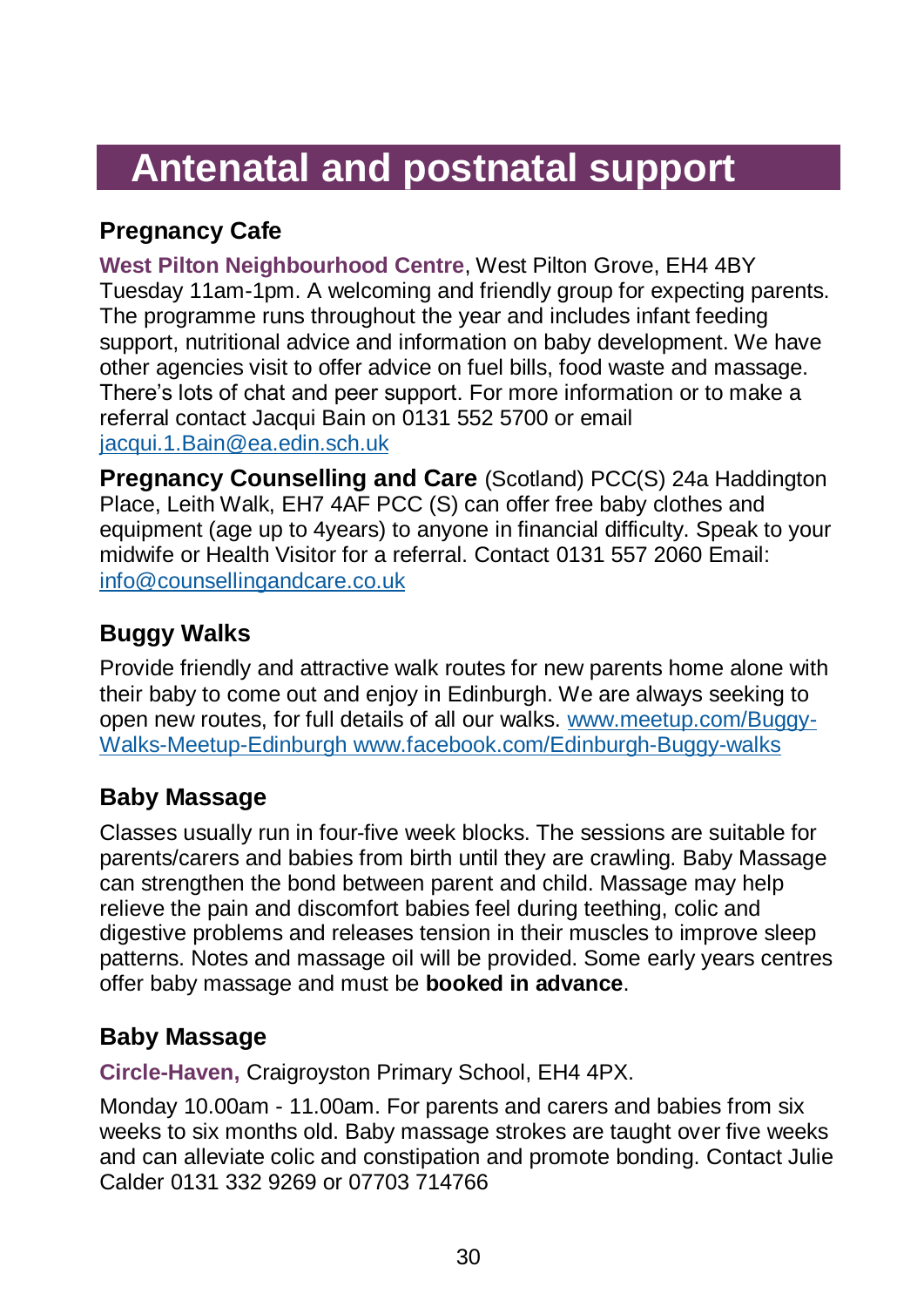## **Baby Massage**

**Rannoch Community Centre**, Rannoch Terrace, EH4 7ES. Mondays, 1.30pm – 2.30pm. For local parents with babies aged 6 weeks - 12 months. Runs in five-week blocks and prior registration essential. To register, contact Nancy Little at: [groupwork@hsew.org.uk](mailto:groupwork@hsew.org.uk) or call 0131 564 1540.

#### **Juno Pre and Postnatal Parents Support Groups**

**North Group, Lifecare Centre Stockbridge,** 2 Cheyne St, EH4 1JB. Monday 7.30pm -9.00pm. Open to adults and babies. A peer support group run by mums who are suffering or have suffered PND. Groups provide a relaxed place for people to chat and gain advice and support. There is no pressure to talk at the group parents can just come along and listen to others if that's how they feel. Parents are welcome to drop in or there is an opportunity to meet up with a member beforehand or have a chat over the phone to help people feel more comfortable about attending. Email [juno.enquiries@gmail.com](mailto:juno.enquiries@gmail.com) or for more info see [www.juno.uk.com](http://www.juno.uk.com/)

## **Birth and Perinatal Trauma Support Group**

**Life Care Centre,** 2 Cheyne Street, Stockbridge, EH4 1JB. Mondays monthly 10am -1130am. No booking required. Did you experience any trauma or distress before, during or after your birth? Welcome to a safe space and time set aside for you to listen or share as little or as much as you wish to. There will also be the opportunity to discover some simple tools you can use for yourself to support yourself as you recover. If you'd like more information, email [juno.enquiries@gmail.com](mailto:juno.enquiries@gmail.com)

### **Ante-natal Support Service**

**Homelink Family Support** Are you expecting a baby? Do you live in Edinburgh? Would you like some support to help give your baby the best possible start in life? We will offer up to three hours support a week, in your home, from around 22 weeks into pregnancy until your baby is 12 months old. This can include preparing for baby's arrival, support to attend appointments/groups and delivery of baby. Call 0131 661 0890 or email Helen Gault, Ante-natal Co-ordinator[, helen.g@homelinkfamilysupport.org](mailto:helen.g@homelinkfamilysupport.org) [www.homelinkfamilysupport.org.uk](http://www.homelinkfamilysupport.org.uk/)

### **Breastfeeding Support**

• **Rannoch Centre**, Rannoch Terrace, Edinburgh EH4 7ES. Tuesdays 10.30am – 11.30am. Midwives and Health Visitors provide breastfeeding support. Call 0131 286 5023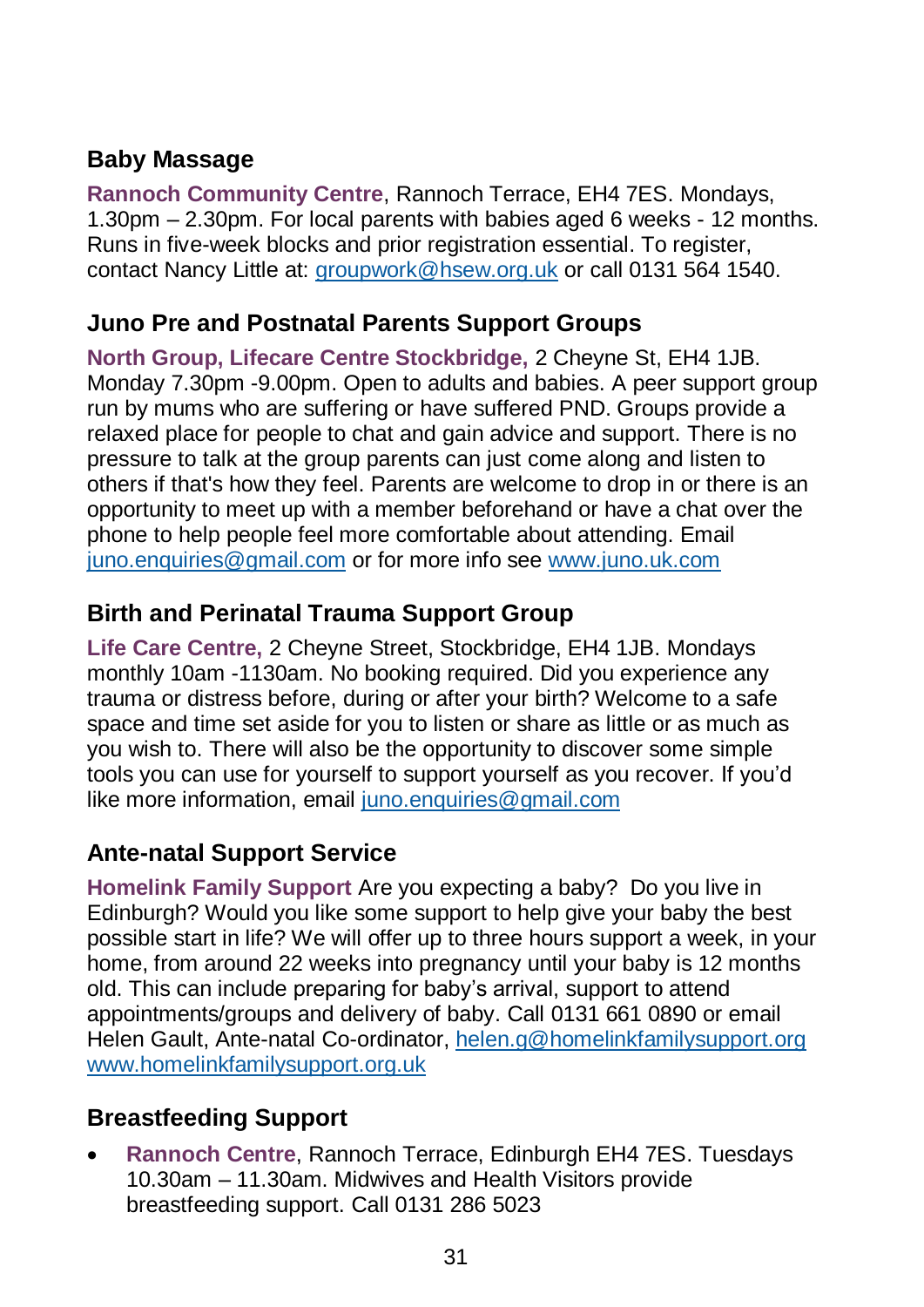- **Conifox Bistro,** Kirkliston EH29 9ER. Wednesdays 10.30am 11.30am. Breastfeeding support is provided by the Health Visiting team, for more information, call 0131 537 4445
- **Cafe Life, Life Care**, 2 Cheyne Street, EH4 1JB. Wednesdays 10.30am –11.30am. Breastfeeding support is provided by the Health Visiting team, for more information contact 0131 260 9204
- **La Leche League** Edinburgh Pregnancy and Parents Centre, Lower Gilmore Place, EH3 9NY. 2nd Friday each month, 10.30am – 12.30pm.
- **La Leche League** Edinburgh Buccleuch Free Church of Scotland 10 West Crosscauseway, EH8 9JP. 4th Saturday each month, 11.00am – 12.30pm. Breastfeeding Support is provided by a partner organisation. More information on [www.laleche.org.uk](http://www.laleche.org.uk/)

### **@mums2mums meetings**

Informal Breastfeeding Peer Support Groups held in community cafes. [www.edinburghcommunitycafes.org.uk/breastfeeding-friendly-cafes.html](http://www.edinburghcommunitycafes.org.uk/breastfeeding-friendly-cafes.html)

## **Best Buddies**

Volunteer peer supporters can be arranged through your health visitor.

## **Breastfeeding Helplines**

Breastfeeding Network tel 0300 100 0210

National Breastfeeding tel 0300 330 0771

For more information and advice visit the NHS Lothian "Feeding Your Baby" website<https://services.nhslothian.scot/feedingyourbaby>

## **Well Baby Clinics (for registered patients only)**

## **Edinburgh and Lothian Twins and Multiples Club**

[www.edinburghtwins.co.uk](http://www.edinburghtwins.co.uk/)

**Ready Steady Baby NHS** guidance for pregnancy, labour and birth. **[www.readysteadybaby.org.uk](http://www.readysteadybaby.org.uk/)**

**Ready Steady Toddler NHS** hands on guide to help you through the toddler years**. [www.readysteadytoddler.org.uk](http://www.readysteadytoddler.org.uk/)**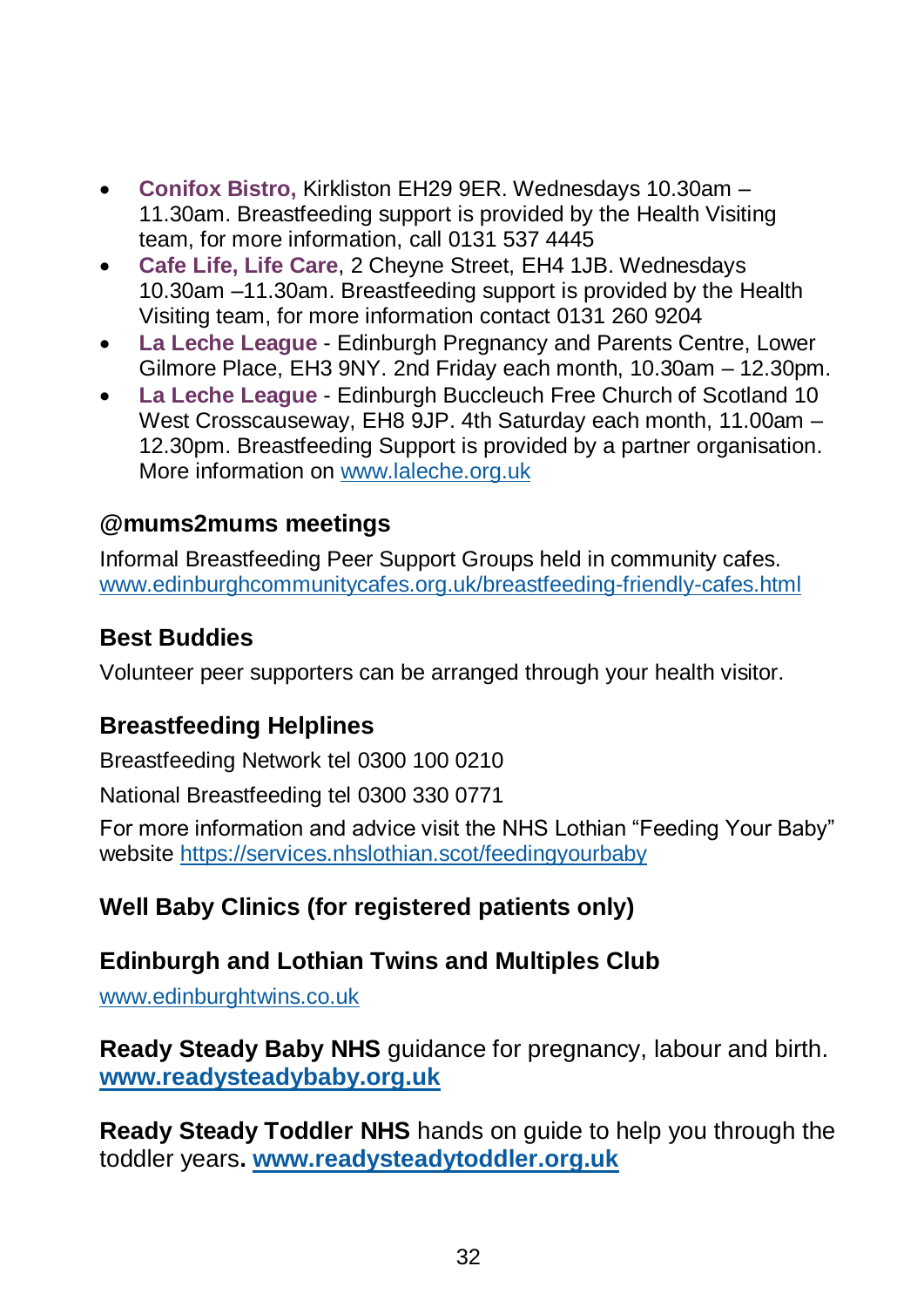# <span id="page-32-0"></span>**Information and support services**

#### **Family and Household Support**

**We can help** We are here to help if you have a problem and need some support. From health and wellbeing to parenting, neighbour disputes, welfare benefits and housing, we will help you get in touch with the right people.

**About our service** We work in your community to help anyone who may need our support. We are a Council service which helps you get all the support you might need. We want to make it much easier for you, so you talk to one person and get access to a whole range of services in the Council and across the community. Contact us on 0131 529 5014 or Email: northwest.familyandhouseholdsupport@edinburgh.gov.uk

North West Family and Household Support drop-in sessions are held at:

**North West Locality Office** West Pilton Gardens EH4 4BE Tuesday 10.00am - 4.00pm and Thursday 11.00am- 4.00pm **Drumbrae Hub** Drum Brae Drive, EH4 7FE Thursday 2.30pm -4.00pm. **Roseberry Hall** High Street, South Queensferry EH30 9LL Wednesday 1.00pm -3.00pm **Kirkliston Library** Station Road, EH29 9BE Tuesday 1.00pm -4.00pm

#### **First Hand Lothian**

First Hand Lothian provides support to parents with children disabilities, lone parents and families in need in their own home. We work with families to provide support, respite care, guidance and information. Our services are short term and include 1:1 support for children with disabilities and young people, support for parents, early years service to families with at least one child under 5 years or a family with a child with a disability under 5 years old. Contact 0131 523 1322 Email: [info@firsthand-lothian.org.uk](mailto:info@firsthand-lothian.org.uk)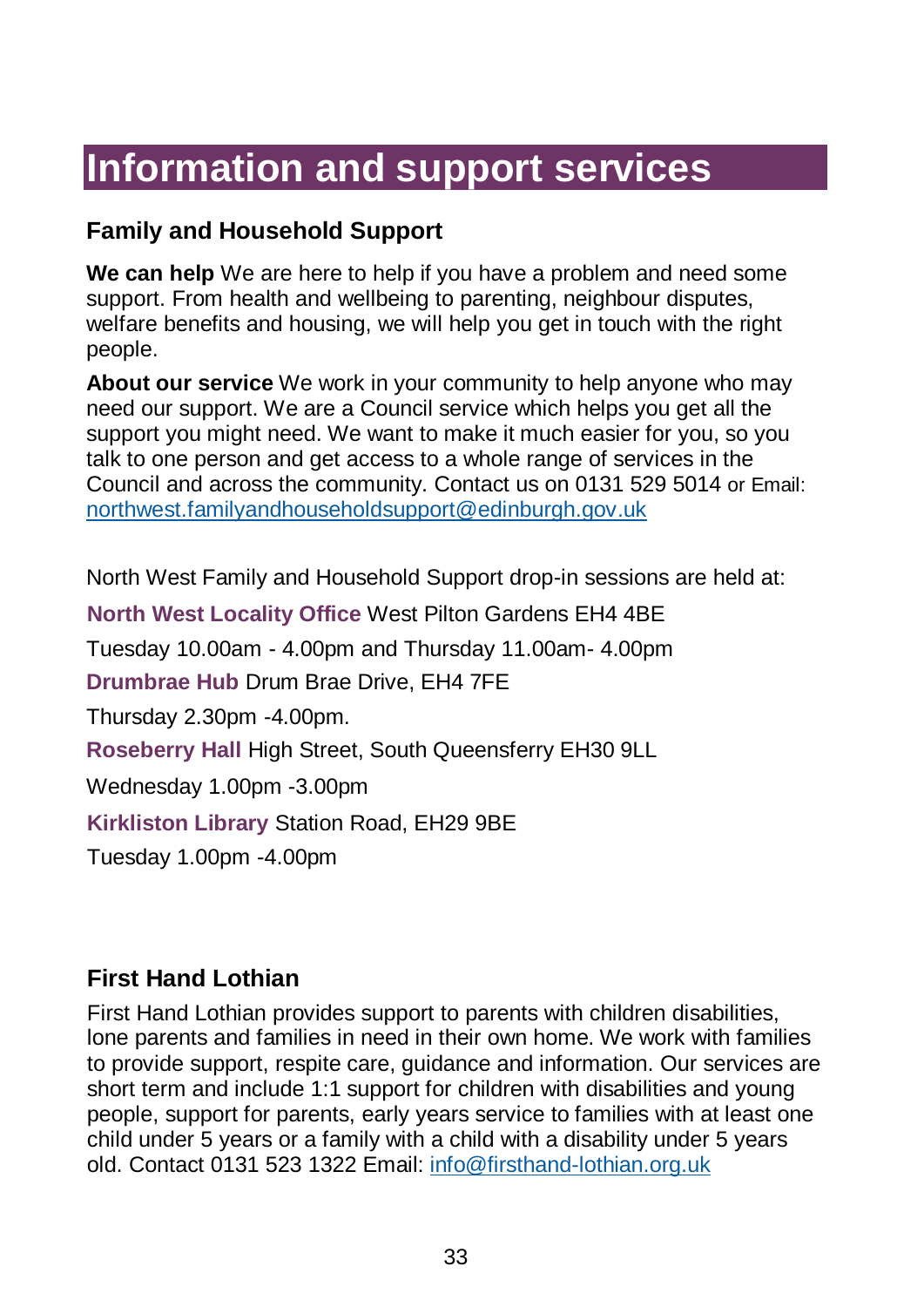## **Home Link Family Support Service**

Home Link Family Support is a befriending and support service for families who have at least one child under five or are expecting a baby and are experiencing some form of difficulty. We can support families who live in Edinburgh. To access home visiting support email [info@homelinkfamilysupport.org](mailto:info@homelinkfamilysupport.org) or call Michele Milligan on 0131 661 0890

or ask your Health Visitor for more information.

## **Home-Start Edinburgh West and South West**

We support families with at least one child under age five living in the west and south west of Edinburgh. We work with individuals and groups, providing non-judgmental, practical and emotional support to help build a family's confidence and ability to cope. To find out more phone: 0131-564- 1540 or e-mail [help@hsew.org.uk](mailto:help@hsew.org.uk) [www.home-start.org.uk](http://www.home-start.org.uk/)

## **Enquire Additional Support for Learning**

Advice service on additional support for children's learning. Open Tue-Thu 9am-4.30pm. [www.enquire.org.uk](http://www.enquire.org.uk/) or call 0345 123 2303

### **Domestic Abuse Freephone 24hr Helpline**

Support for women experiencing domestic abuse and their friends and family. Translation facilities available for callers whose first language is not English. Call 0808 200 247

## **Joininedinburgh.org**

Lifelong Learning and partners offer a wide range of learning and fun activities, groups and courses for adults, children, young people and families. [www.joininedinburgh.org](http://www.joininedinburgh.org/)

## **Let's Talk- Speech and Language Therapy Early Years**

Information and activity ideas about children's talking and communication [www.lets-talk.scot.nhs.uk](http://www.lets-talk.scot.nhs.uk/)

### **Lone Parent Helpline - One Parent Families Scotland**

Information and advice for single parents. Open Mon-Fri 9.30am-4.00pm [www.opfs.org.uk](http://www.opfs.org.uk/) Call 0808 801 0323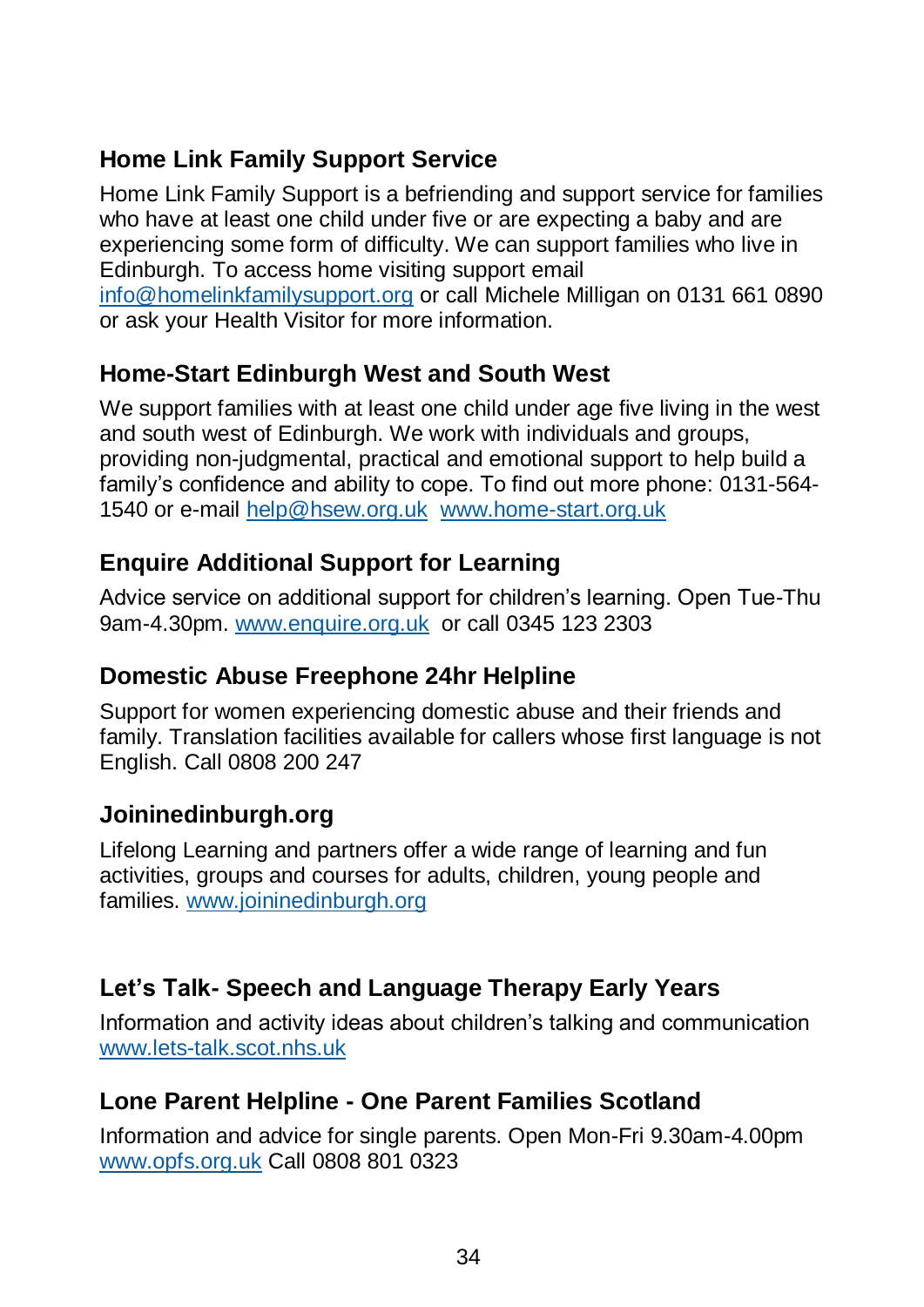## **Parenting Across Scotland**

Information on resources, support networks and helplines for families. [www.parentingacrossscotland.org](http://www.parentingacrossscotland.org/)

## **Parentclub**

Hints and tips about eating, sleeping and playing from real parents and professionals. [www.parentclub.scot](http://www.parentclub.scot/)

## **Parent Helpline - Children 1st**

Free helpline, email and web-chat service offering advice and support for parents and carers. Mon-Friday 9.00am- 9pm Sat and Sun 9am - 12pm. Tel: 08000 28 22 33 [www.children1st.org.uk/help-for-families/parentline](http://www.children1st.org.uk/help-for-families/parentline-scotland/)[scotland](http://www.children1st.org.uk/help-for-families/parentline-scotland/)

### **Parentzone**

For information on education in Scotland and how parents and carers can be involved in their child's learning [www.education.gov.scot/parentzone](http://www.education.gov.scot/parentzone)

**Sleep Scotland Parent Support Line** Guidance and support for parents and carers on their child or teenagers sleep problems. Mon-Thu 10am-4pm [www.sleepscotland.org](http://www.sleepscotland.org/) Contact 0800 138 6565

### **Single Parent Counselling Service One Parent Families**

**Scotland** free, person centered counselling service for single mums and dads in Edinburgh on Fridays at 2 York Place, EH1 3EP. Contact 0131 556 3800/ 07796 673 381

## **Social Care Direct - Children and Families Social Work**

Request help or advice about a child requiring support due to illness, disability or at risk of harm. Call 0131 200 2324. Out of Hours tel: 0800 731 6969

### **Young Minds Parents Helpline**

Information and support for parents and carers worried about a child or young person's mental health. Mon-Fri 9.30am-4pm. [www.youngminds.org.uk](http://www.youngminds.org.uk/) or call 0808 802 5544